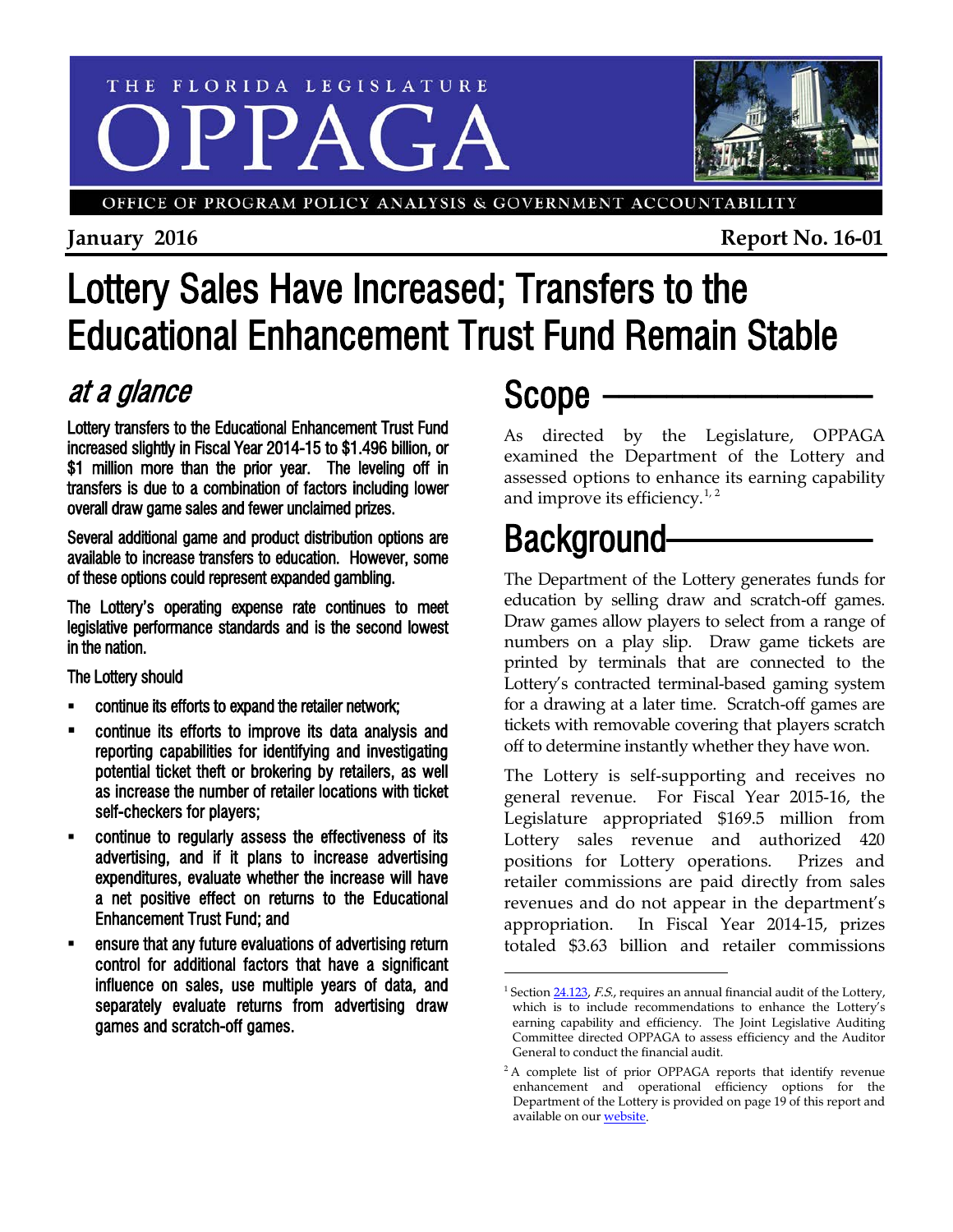$\overline{a}$ 

totaled \$[3](#page-1-0)12 million.<sup>3</sup> Total ticket sales for this time period were \$5.6 billion, ranking Florida the second highest among U.S. lotteries in total sales.<sup>[4](#page-1-1)</sup>

Since its inception, the Lottery has outsourced its core functions to produce, advertise, and sell tickets. The Lottery allocated approximately 76%, or \$128.8 million, of its Fiscal Year 2015-16 appropriation to produce and advertise draw and scratch-off games. Vendor contracts include those listed below.

- A contract with St. John & Partners for general market advertising services. This contract expires in February 2016. [5](#page-1-2)
- A contract with IGT (formerly named GTECH Corporation) to provide a terminal-based system for its draw games. The terminalbased gaming system provided by IGT includes computer systems and retailer terminals, instant ticket vending machines and full-service vending machines, telecommunications, and technical support services. This contract expires in March 2017.<sup>[6](#page-1-3)</sup>
- A contract with Scientific Games International to print, market, and distribute scratch-off game tickets. This contract expires in September 2018.
- A contract with Machado Garcia-Serra for Spanish language advertising services, which was originally scheduled to expire in October 2018, but ended in December 2015 when the company went out of business. [7](#page-1-4)

### Revenue Performance -

In Fiscal Year 2014-15, Lottery sales increased to \$5.583 billion compared to the prior year's sales of \$5.368 billion (an increase of \$215 million). The increase was primarily due to higher sales of scratch-off games. Draw game sales decreased by \$92 million, but scratch-off game sales increased by \$307 million.

However, during the same period, Lottery transfers to the Educational Enhancement Trust Fund increased to \$1.496 billion, or \$1 million (0.06%) more than the prior year. Transfers still exceeded the legislative standard of \$1.206 billion and the Lottery's internal objective of transferring at least \$1 billion annually to the Educational Enhancement Trust Fund. [8](#page-1-5)

The leveling off of transfers is primarily due to three factors. First, overall draw game transfers decreased by \$55.8 million due to a decrease in sales of the large jackpot games (Lotto, Mega Millions, and Powerball). Lottery officials attribute this decline to jackpot fatigue, which is a national phenomenon affecting state lotteries whereby infrequent players only buy tickets when the jackpot is huge, and the size of the jackpot needed to incentivize players to buy tickets increases over time. Second, even though scratch-off sales increased substantially, the transfer rate (profit margin) for scratch-off

<span id="page-1-0"></span><sup>&</sup>lt;sup>3</sup> To sell its products, the Lottery contracts with a wide range of retailers across the state, such as supermarkets, convenience stores, gas stations, and newsstands. Retailers receive commissions for selling Lottery products at a rate of 5% of the ticket price and/or 1% of the prize value for winning tickets they redeem up to \$599. Retailers also can receive bonuses for selling select winning tickets and performance incentive payments.

<span id="page-1-1"></span><sup>4</sup> Also, Florida ranked 10th highest among U.S. lotteries in per capita sales for Fiscal Year 2014-15.

<span id="page-1-2"></span><sup>&</sup>lt;sup>5</sup> This contract originally expired in August 2015 after the department exercised all of its renewal terms, but the department has extended the contract for six months while it continues with the procurement process for a new contract. The extension expires on February 25, 2016, or when the department enters into a new contract, whichever occurs first.

<span id="page-1-5"></span><span id="page-1-4"></span><span id="page-1-3"></span><sup>6</sup> This contract originally expired in March 2015 (after the department exercised both of its two-year renewal terms), but the department extended the contract for six months through September 2015 while it was undergoing the procurement process for a new contract. The department rejected all bids for the original invitation to negotiate (ITN) in January 2015 and issued a new ITN in February 2015. In June 2015, the department entered into an 18-month emergency contract extension with IGT (starting in September 2015). The emergency renewal states that the department does not anticipate that a contract pursuant to the ITN can be awarded and a new gaming system successfully implemented prior to the scheduled expiration date of its agreement with IGT. The emergency extension expires either on the date upon which the department successfully converts to a new gaming system or March 28, 2017, whichever date is sooner.

<sup>7</sup> According to Lottery administrators, St. John and & Partners is currently administering remaining Spanish language media buys. The department plans to negotiate with the next qualifying company that responded to its original procurement for the Spanish language advertising contract. If this negotiation is not successful, they will start a new procurement for the contract.

<sup>8</sup> The Lottery's legislatively-approved performance standards are reported in its long-range program plan—Long Range Program Plan Fiscal Years 2016-17 through 2020-21, Florida Lottery, September 30, 2015.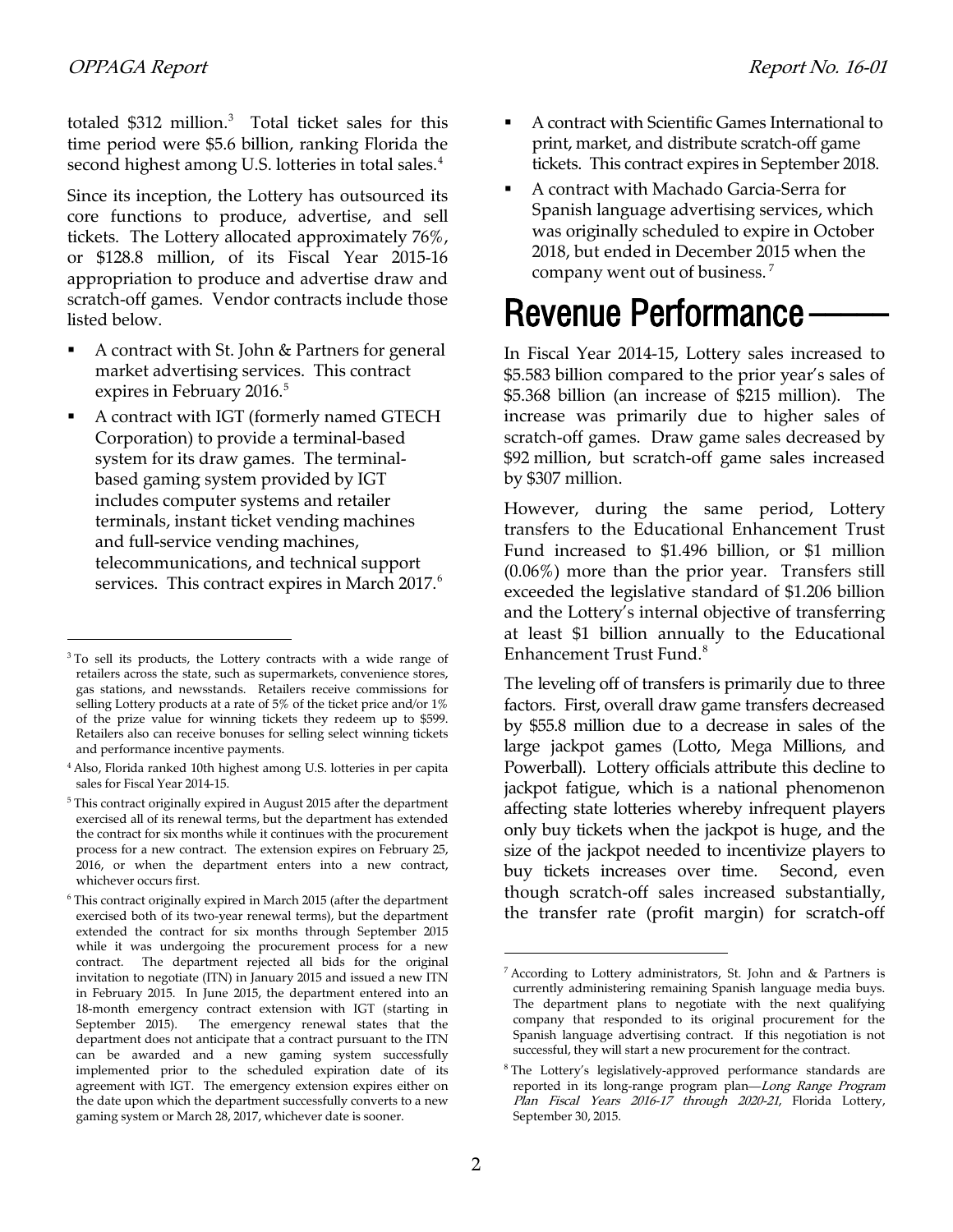games is about half of the rate for draw games.<sup>[9](#page-2-0)</sup> Third, the amount transferred from unclaimed prize funds decreased by \$9.8 million. Lottery officials attribute this decline to the increase in sales of higher priced scratch-off tickets with larger prizes, which are less likely to go unclaimed.

### Revenue Enhancement Options -

The Lottery took steps during Fiscal Year 2014-15 to increase its sales and transfers to the Educational Enhancement Trust Fund. To further increase sales and transfers, the Lottery could implement new games, but these could be considered an expansion of gambling. The Lottery could also implement new ways of selling tickets to further enhance its revenues.

#### The Lottery took steps to increase sales from existing types of games

The Lottery increased its sales by adding additional higher priced (\$20 and \$25) scratch-off games, following the success of \$25 scratch-off games launched in September 2012 and September 2013. The Lottery launched the \$600,000,000 Gold Rush (\$20) game in September 2014 and its third \$25 game, \$10,000,000 Florida Cash, in February 2015. According to industry data collected by La Fleur's Magazine, the \$600,000,000 Gold Rush game was the top selling \$20 game and the \$10,000,000 Florida Cash game was the top selling \$25/\$30 game among U.S. lotteries during Fiscal Year 2014-15.

To capitalize on the Gold Rush game's popularity, the Lottery also expanded the variety of price points offered for the game in January 2015, including \$1, \$2, \$5, and \$10 versions. The Lottery estimates that the \$600,000,000 Gold Rush game generated approximately \$81.3 million and the lower price point Gold Rush games generated \$56.4 million in transfers for Fiscal Year 2014-15, while the \$10,000,000 Florida Cash game

 $\overline{a}$ 

generated approximately \$52.1 million in transfers.

In addition, the Lottery launched the Jackpot family of scratch-off games in July 2014. The Jackpot family included \$1, \$2, \$5, and \$10 price points. The Lottery estimates that the Jackpot family of games generated approximately \$47.5 million in transfers for Fiscal Year 2014-15.

The Lottery also made changes to the Mega Money, PLAY4, and CASH3 draw games. In July 2014, the Lottery changed the name of Mega Money to Lucky Money and added an EZmatch feature to give players a chance to win up to \$500 instantly. The Lottery reports that sales of the Mega Money/Lucky Money game in Fiscal Year 2014-15 exceeded the prior year's sales by \$23.7 million, resulting in an additional \$9.6 million in transfers for Fiscal Year 2014-15. Also, in March 2015, the Lottery added a 1-OFF option to the PLAY4 game and enhanced the 1-OFF feature on the CASH3 game. With 1-OFF, players can win by either matching their numbers or if their numbers are one digit off. The Lottery reports that sales of both the PLAY4 and CASH3 games are up 15% since adding or enhancing the 1-OFF feature.

In addition, the Lottery tasked its district offices with encouraging retailers to increase the number of facings of scratch-off tickets in their counter displays (i.e., add more space so that additional scratch-off tickets are displayed). The Lottery estimates that this effort resulted in approximately 100,000 additional scratch-off ticket facings across the state, which department officials believe contributed to an increase in scratch-off ticket sales during Fiscal Year 2014-15.

The Lottery also estimates additional transfers as a result of adding LED jackpot signs at 2,012 retailer locations in March 2015. The signs show the amount of the jackpot for the next drawing of the Lotto, Mega Millions, and Powerball games. The Lottery purchased the machines using funds from liquidated damages from one of its vendor contracts. The Lottery compared sales at these retailer locations between 2014 and 2015, and estimates that use of the signs resulted in up to a 5% increase in sales in the stores with the signs compared to stores without the signs.

<span id="page-2-0"></span><sup>&</sup>lt;sup>9</sup> However, according to Lottery officials, without the increase in scratch-off game sales, the amount transferred to the trust fund would have been lower than the prior year.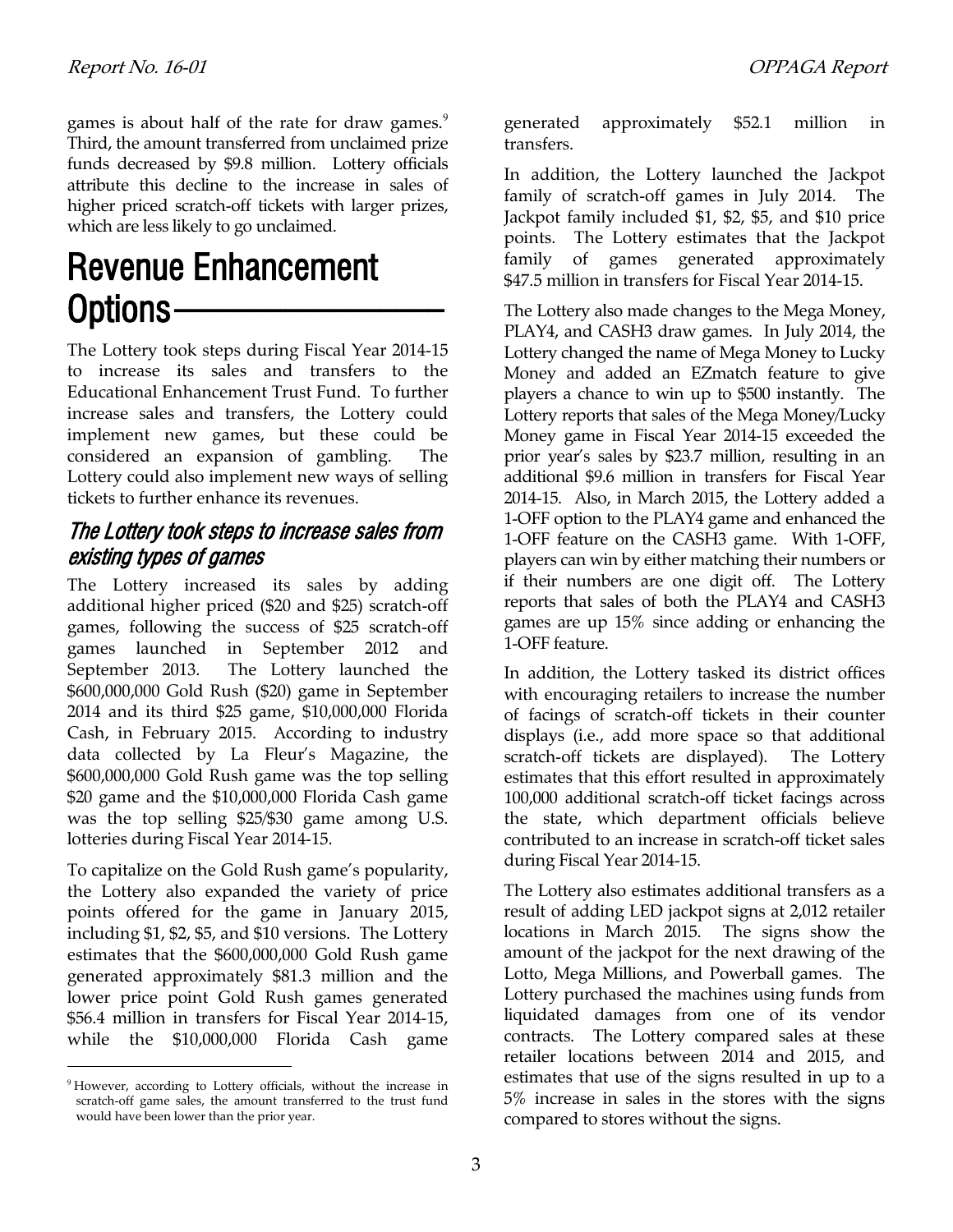To further increase sales and transfers, the Lottery could implement additional games or expand product distribution by adopting new ways of selling lottery tickets. Some of these options are discussed in the sections below. For more information, Appendix A details additional new game options and Appendix B lists additional product distribution options, along with their advantages and disadvantages. The estimated values of the revenue enhancements presented in Appendices A and B are based on individual options; if multiple options were implemented concurrently, the fiscal impact of each would likely be smaller due to shifts in sales from one game to another. Fiscal impact estimates assume lottery customers and retailers would be educated and ready to play as soon as new games or product distribution options were made available. However, adding new lottery games or expanding distribution options could represent an expansion of legalized gambling and could produce negative social costs.<sup>10, [11](#page-3-1)</sup>

For purposes of this report, we did not evaluate whether new game or product distribution options could affect revenues from the gaming compact between the State of Florida and the Seminole Tribe of Florida.<sup>12</sup> If the Lottery were to implement a new option, it would need to determine whether the implementation would have any potential impact on compact revenues.

 $\overline{a}$ 

#### New lottery games could generate additional revenues, but could represent expanded gambling

Florida could consider adding lottery games such as draw games that offer different play styles or prize payment structures than are currently offered. However, as mentioned previously, adding new games could represent expanded gambling.

One example is the All or Nothing game with drawings held multiple times per day. We identified six state lotteries that currently offer the All or Nothing game—Arizona, Georgia, Iowa, Minnesota, North Carolina, and Texas. Tickets are \$1 or \$2 per play, and players win prizes by matching none, some, or all of the numbers drawn. For example, in Texas, players select 12 numbers from 1 to 24 and win a top prize of \$250,000 by matching all 12 numbers drawn or by matching none of the numbers drawn; drawings are four times a day. According to the Florida Lottery's market research vendor, the game tested well with players. However, based on experience with similar games, Lottery administrators believe that such a game may have a limited life cycle with initial sales increases that later decline, and some sales would likely shift from existing lottery games. We estimate that implementing the All or Nothing game could generate approximately \$8 million in additional transfers during the first full year of implementation. [13](#page-3-3)

Another option is to participate in one of the two multi-state draw games that provide lifetime payments to top prize winners. Currently, 17 U.S. lotteries are participating in the Lucky for Life game and 5 U.S. lotteries are participating in the Cash4Life

<span id="page-3-0"></span> $10$  For more information on the negative social costs, see Lottery Profits Flat; Increasing Retailer Outlets is Critical to Increasing Sales, OPPAGA [Report No. 10-16,](http://www.oppaga.state.fl.us/Summary.aspx?reportNum=10-16) January 2010; and *Gambling* [Impact Study](http://www.leg.state.fl.us/GamingStudy/), Spectrum Gaming Group, October 2013.

<span id="page-3-3"></span><span id="page-3-1"></span><sup>&</sup>lt;sup>11</sup> Fiscal impact estimates presented in this report do not account for negative social costs and shifts of other taxable economic activity. These factors could reduce the net revenue to the state.

<span id="page-3-2"></span> $12$  A gaming compact between the State of Florida and the Seminole Tribe of Florida was approved by the Governor on April 7, 2010, ratified by Ch. [2010-29,](http://laws.flrules.org/2010/29) Laws of Florida, and approved by the U.S. Department of the Interior on July 6, 2010. The gaming compact provides the Tribe with partial but substantial exclusivity with respect to the play of covered games in exchange for payments to the state derived from gaming proceeds.

<sup>&</sup>lt;sup>13</sup> We estimated a range of potential All or Nothing sales revenue (\$2 million to \$19 million, with a median of \$8 million) based on the highest and lowest per capita sales in states that offer All or Nothing sales, which we applied to Florida's estimated population for 2017. The estimate assumes a draw game transfer rate to the Educational Enhancement Trust Fund of 40.6%, based on the December 2015 Revenue Estimating Conference projected transfers for Fiscal Year 2017-18 and that 10% of the sales would be shifted from existing game sales.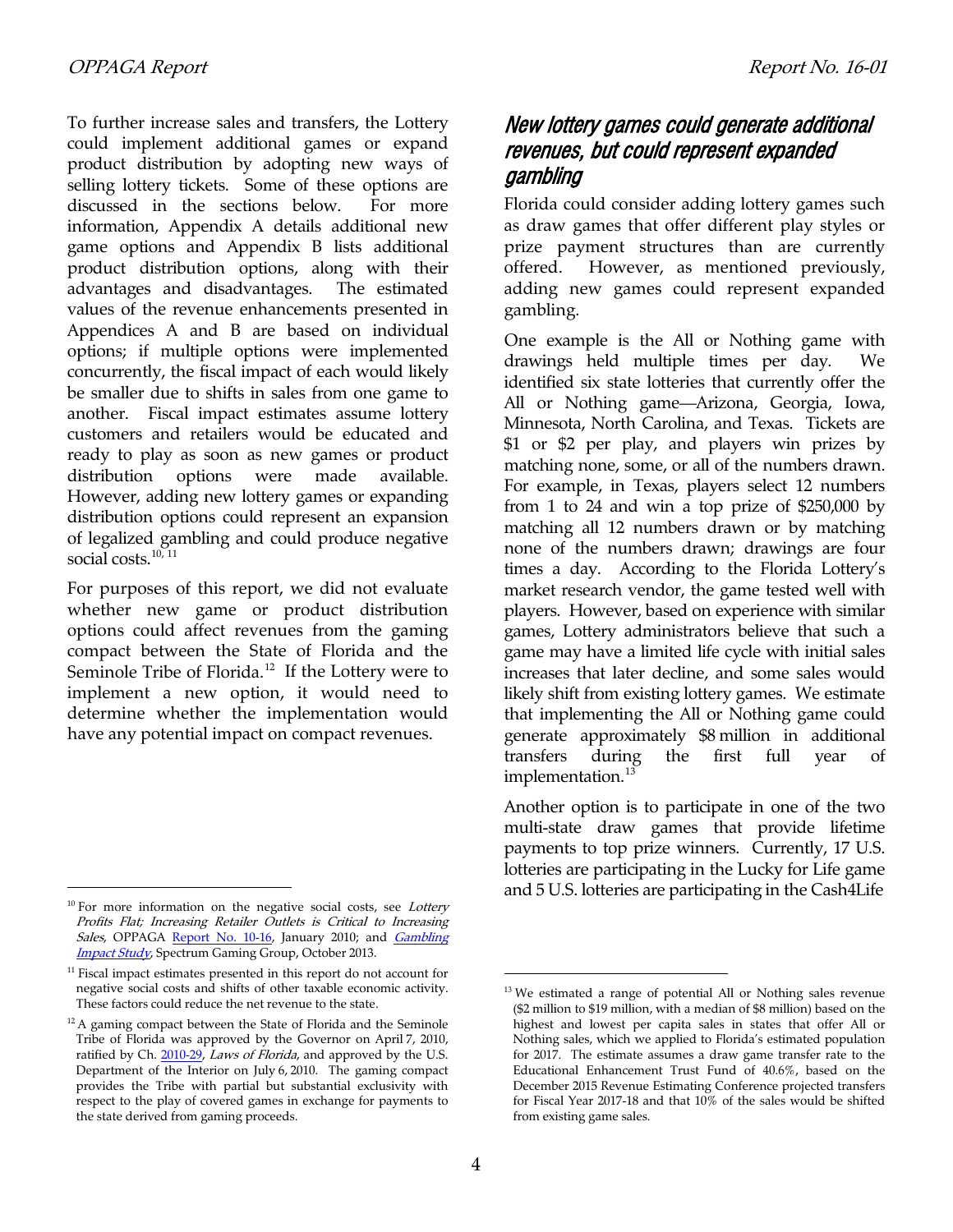game. [14](#page-4-0) Lucky for Life tickets are \$2 and players choose five numbers between 1 and 48 and one Lucky Ball number between 1 and 18. Cash4Life tickets are also \$2, and players choose five numbers between 1 and 60 and also a Cash Ball number between 1 and 4. Both of these games have drawings twice a week (Monday and Thursday) and offer a top prize of \$1,000 a day for life.

Lottery administrators reported that the advantages of participating in a multi-state lifetime payment game include that these games provide an opportunity for bigger prizes and that lifetime payment games have favorable brand recognition. However, as with All or Nothing, this type of game may have a limited life cycle after which sales decline, and may shift sales from the Lottery's for life scratch-off games or other draw games. The department estimated that participating in a multi-state lifetime payment draw game could generate approximately \$25 million to \$50 million in additional transfers in the first full year of implementation.

### New ticket-selling methods could also generate additional revenues

The Legislature and the Lottery could consider expanding product distribution, as described in Appendix B. For example, selling lottery products over the Internet could increase sales and provide more convenience to players. The U.S. Department of Justice released a legal opinion in December 2011 that found that state lotteries' use of the Internet and out-of-state transaction processors to sell lottery tickets to adults within their states' borders does not violate federal law.[15](#page-4-1)

Currently, Illinois, Georgia, and Michigan sell lottery products online. In 2012, Illinois became the first state to sell individual draw game tickets over the Internet. The Illinois Lottery website allows players to purchase tickets for Lotto, Mega Millions, and

<span id="page-4-2"></span> $\overline{a}$ 

Powerball using a personal computer or the official Illinois Lottery mobile device application. Individuals who register on the Georgia Lottery website are able to purchase Keno!, Mega Millions, Powerball, and Fantasy 5 tickets online. Michigan offers an online version of keno and e-scratch-off games (called Instants Online) that can be accessed using a personal computer or a mobile device application. Although the Minnesota Lottery previously sold lottery tickets online, the Minnesota Legislature passed legislation in 2015 that prohibited the lottery from selling instant tickets over the Internet (formerly called eScratch tickets) and selling tickets at gas pumps and ATMs. The Minnesota Lottery discontinued all online sales as of August 2015.

Lotteries that sell products online require that players be at least 18 years old and located within the state when making a lottery purchase. Potential revenue from implementing Internet sales in Florida is about \$5 million in additional transfers per year. $^{16}$  $^{16}$  $^{16}$ 

Offering lottery products over the Internet would require statutory revisions. Florida law currently restricts the use of player-activated terminals and does not authorize the use of credit cards or other instruments issued by a bank for lottery purchases without a purchase of \$20 in other goods.<sup>[17](#page-4-3)</sup> In addition, the state would need to comply with federal laws that require state regulations to include age and location verification to reasonably block access to minors and persons located outside the state. As has happened in other states, retailers may oppose this option due to concerns that they would lose lottery sales commissions and revenues from sales of other in-store products, as players would no longer need to visit a retailer to make a lottery purchase.

<span id="page-4-0"></span><sup>&</sup>lt;sup>14</sup> The Arkansas, Connecticut, Delaware, District of Columbia, Idaho, Kentucky, Maine, Massachusetts, Michigan, Minnesota, Missouri, Montana, New Hampshire, Ohio, Rhode Island, South Carolina, and Vermont lotteries participate in Lucky for Life, and the New Jersey, New York, Pennsylvania, Tennessee, and Virginia lotteries participate in Cash4Life.

<span id="page-4-3"></span><span id="page-4-1"></span><sup>&</sup>lt;sup>15</sup> Subsequent to this decision, Delaware, Nevada, New Jersey, and the U.S. Virgin Islands enacted laws to permit online casino gaming.

<sup>&</sup>lt;sup>16</sup> We estimated a range of potential Internet sales revenue (\$440,000 to \$8 million, with a median of \$5 million) based on the highest and lowest per capita sales in states that offer Internet sales, which we applied to Florida's estimated population for 2017. Our estimate assumes a transfer rate to the Educational Enhancement Trust Fund of 40.6%, based on the December 2015 Revenue Estimating Conference projected draw game transfer rate for Fiscal Year 2017-18. The estimate also assumes that 5% of sales would be shifted from existing game sales per the Florida Lottery.

<sup>&</sup>lt;sup>17</sup> Section  $24.105(9)(a)$ , *F.S.*, restricts the use of player-activated machines and s[. 24.118\(1\),](http://www.leg.state.fl.us/statutes/index.cfm?App_mode=Display_Statute&Search_String=&URL=0000-0099/0024/Sections/0024.118.html) F.S., requires the purchase of no less than \$20 of other goods and services in order to use a credit card or other instrument issued by a bank to purchase lottery products.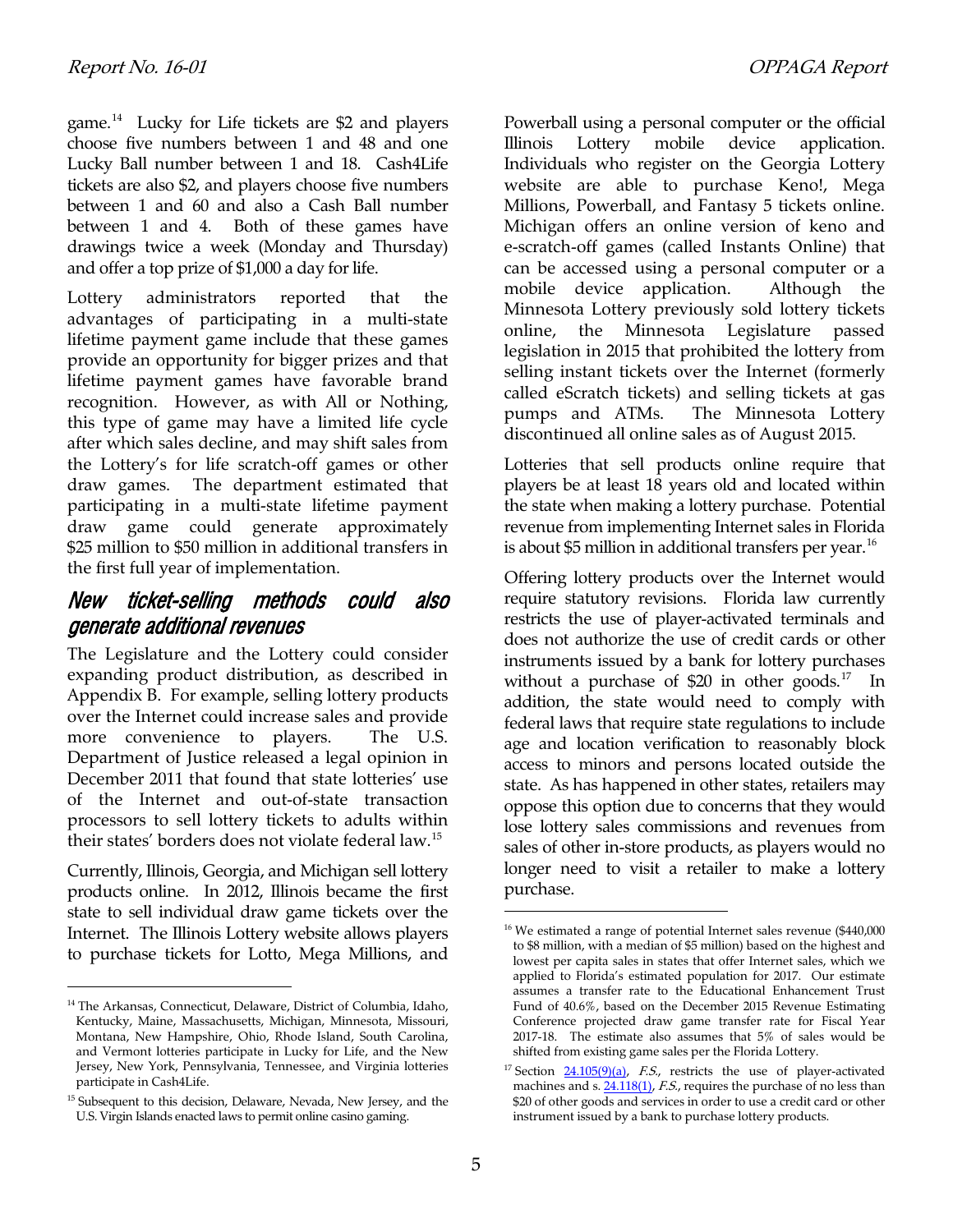Subscription sales is another product distribution method that could increase sales. Other states permit subscription sales for certain draw games through the mail or via the Internet.<sup>18</sup> Typically, players purchase subscriptions for three months' to a year's worth of drawings for numbers they select or request as quick picks. Players make purchases by filling in forms and submitting them on the lottery's website or downloading forms and mailing them in with a payment. For instance, New Hampshire sells Hot Lotto, Mega Millions, Powerball, and Tri-State Megabucks subscriptions over the Internet. Players must be 18 years of age or older and have a New Hampshire mailing address. We estimated that annual sales through subscriptions could generate an additional \$5 million in transfers to education.<sup>[19](#page-5-1)</sup> As with Internet sales, retailers may oppose this option due to concerns that they would lose lottery sales commissions and revenues from sales of other in-store products.

Another option to increase sales is for the Lottery to expand its retailer network. In Fiscal Year 2014-15, the top eight U.S. lotteries ranked by per capita sales had an average of 1,170 residents per retailer. During that period, the Florida Lottery averaged 1,500 residents per retailer. Adding 3,750 new retailers to Florida's retailer network would meet the top-performing lotteries' market penetration and has the potential to generate about \$90 million annually in additional transfers to the Educational Enhancement Trust Fund. More modest growth of 200 retailers would generate about \$5 million annually in transfers.

The Lottery's Long-Range Program Plan for Fiscal Years 2016-17 through 2020-21 includes a goal to

 $\overline{a}$ 

aggressively grow the retailer network over the next five years. The number of retailers in the network varies daily, but point-in-time data shows that it has declined, from 13,195 as of June 30, 2014, to 13,061 as of June 30, 2015, or a net loss of 134 retailers. Lottery administrators attribute some of the decline to corporate chain retailers being bought out by other corporate chain retailers, which then closed unprofitable stores, as well as retailers going out of business for other reasons. In addition, the Lottery reports that it terminated 75 retailer contracts during Fiscal Year 2014-15 as part of the Retailer Integrity Program.

Lottery administrators believe that one way to expand the retailer network is to use more full-service vending machines (FSVMs), which dispense both draw game and scratch-off tickets. Currently, the department leases 1,500 instant ticket vending machines (ITVMs), which only dispense scratch-off tickets, and 500 FSVMs. In an effort to attract more retailers and thus increase the size of the network, the department included a requirement to provide FSVMs at 39% of lottery retailer locations (approximately 5,100 FSVMs) in the invitation to negotiate (ITN) to replace its gaming system vendor contract. Lottery administrators report that they are planning to phase out the ITVMs in favor of FSVMs. They also report that they have had requests from corporate retailer chains for FSVMs that exceed the current number of available machines, including both current lottery retailers and those not currently selling lottery products.

### Operational Efficiency Options –

The Lottery continues to keep its expenses as a percentage of sales low and below the legislative standard. However, the Lottery could make three improvements.

 Continue its efforts to improve its data analysis and reporting capabilities for identifying and investigating potential ticket theft or brokering by retailers, as well as increase the number of retailer locations with ticket self-checkers for players.

<span id="page-5-0"></span><sup>&</sup>lt;sup>18</sup> We identified 11 U.S. lotteries that offer subscription sales for draw games—Illinois, Maine, Maryland, Massachusetts, Minnesota, New Hampshire, New York, North Carolina, North Dakota, Vermont, and Virginia.

<span id="page-5-1"></span><sup>&</sup>lt;sup>19</sup> We estimated a range of potential subscription sales revenue (\$1 million to \$11 million, with a median of \$5 million) based on the highest and lowest per capita sales in states that offer subscription sales, which we applied to Florida's estimated population for 2017. Our estimate assumes a transfer rate to the Educational Enhancement Trust Fund of 40.6%, based on the December 2015 Revenue Estimating Conference projected draw game transfer rate for Fiscal Year 2017-18. The estimate also assumes that 5% of sales would be shifted from existing game sales per the Florida Lottery.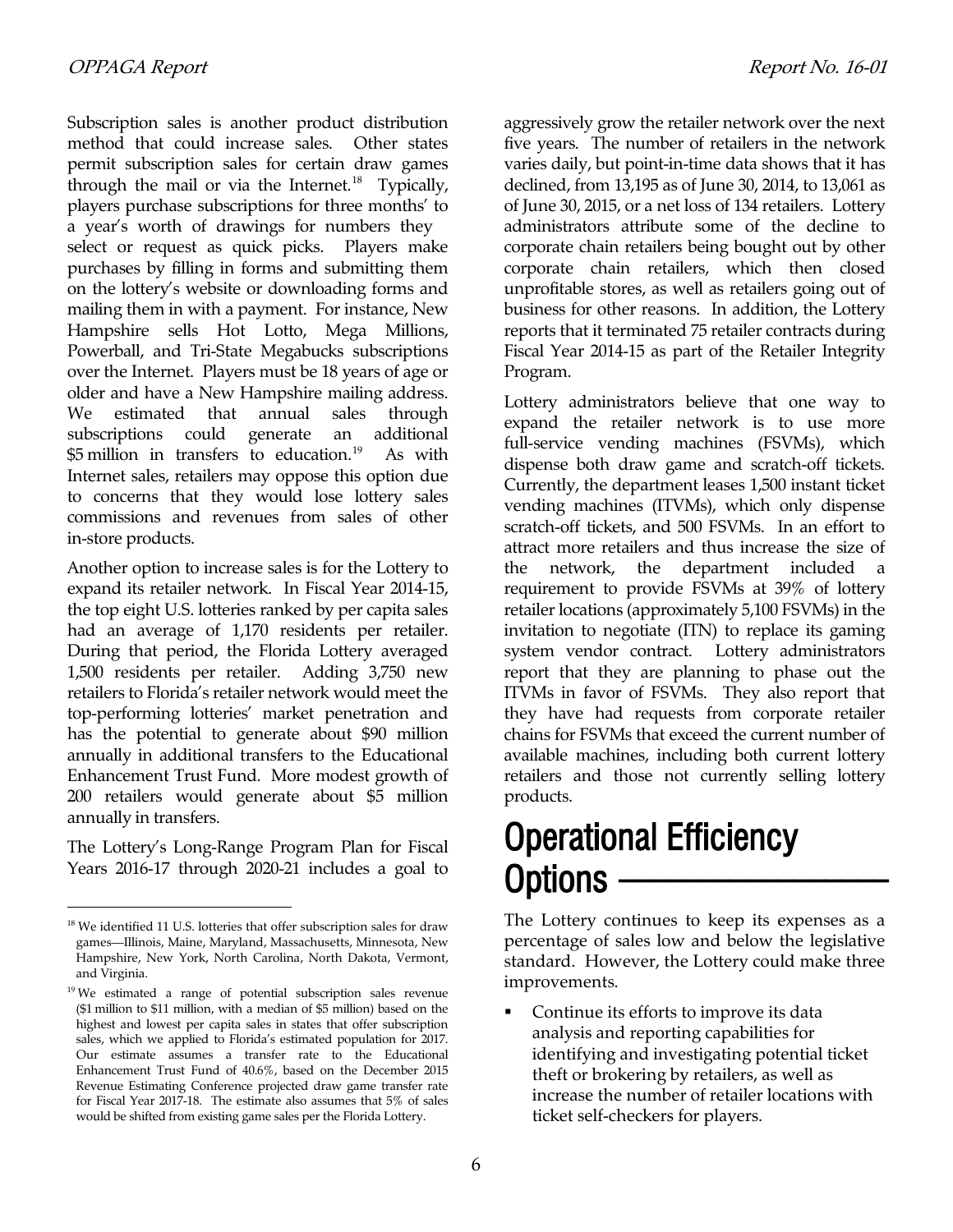- Continue to regularly assess the effectiveness of its advertising, and if it plans to increase advertising expenditures, evaluate whether the increase will have a net positive effect on returns to the Educational Enhancement Trust Fund.
- Ensure that any future evaluations of advertising returns control for additional factors that have a significant influence on sales, use multiple years of data, and separately evaluate returns from advertising draw games and scratch-off games.

#### The Lottery's operating expense rate is lower than the legislative standard

The Lottery's operating expenses in relation to its ticket sales continue to be lower than the legislative standard, as shown in Exhibit  $1.^{20}$  $1.^{20}$  $1.^{20}$ Compared to other U.S. lotteries, the Florida Lottery had the second lowest operating expense rate in Fiscal Year 2013-14, behind Massachusetts. [21](#page-6-1)

#### Exhibit 1

<span id="page-6-3"></span> $\overline{a}$ 

#### The Lottery's Operating Expense Rate Continues to Be Below the Legislative Standard



Source: Department of the Lottery long range program plans.

<span id="page-6-2"></span>The Lottery continues to implement initiatives to improve its operational efficiency. For example, the Lottery reports that it recently upgraded its website servers to better handle the volume of traffic, improve security, and enable it to expand offerings on the website such as video content. According to Lottery administrators, they paid for the upgrade using liquidated damages related to contracted items a vendor did not deliver.

#### Lottery administrators continue to enhance processes for protecting players against ticket theft by retailers

As we noted in our 2015 report, all lotteries face the challenge of ensuring public confidence in the integrity of their operations.<sup>[22](#page-6-2)</sup> One significant threat to this confidence occurs when retailers or their employees steal winning tickets from players. Lotteries also face the potential for ticket brokers to buy winning tickets from players for less than the amount won to help people avoid paying state-owed debt or child support, losing eligibility for public assistance, being identified as a retailer who is stealing winning tickets, etc. $^{23}$  $^{23}$  $^{23}$ 

Theft of winning tickets and ticket brokering are crimes. These actions also violate the terms of the Lottery's contracts with retailers, which provide that the Lottery may suspend or terminate the contract of a retailer for reasons such as engaging in conduct prejudicial to public confidence in the Lottery.

The Lottery has continued to implement its Retailer Integrity Program that includes several components intended to address potential illegal retailer behavior. These components include following up on customer complaints, conducting operations to identify retailers/clerks who steal winning tickets, and providing ticket self-checkers for players at approximately half of its retailer locations so that players can determine for themselves whether a ticket is a winner and how much they have won. $24, 25$  $24, 25$  In 2015, the Lottery further enhanced the program by adding a random retailer inspection component.

<span id="page-6-4"></span><span id="page-6-0"></span><sup>&</sup>lt;sup>20</sup> Operating expenses include payments to gaming vendors and retailer commissions.

<span id="page-6-1"></span><sup>&</sup>lt;sup>21</sup> Florida Lottery's ranking is based on the latest fiscal year data available from La Fleur's 2015 World Lottery Almanac.

 $22$  Lottery Transfers Continue to Increase; Options Remain to Enhance Revenues and Improve Efficiency, OPPAGA [Report No.](http://www.oppaga.state.fl.us/Summary.aspx?reportNum=15-03)  [15-03,](http://www.oppaga.state.fl.us/Summary.aspx?reportNum=15-03) January 2015.

 $23$  If a lottery winner owes money to the state, such as for taxes or fees, or owes child support, the department withholds the amount owed from the player's winnings if the amount won is \$600 or more.

<sup>&</sup>lt;sup>24</sup> Lottery staff identify retailers for these operations based on customer complaints and other audit selection criteria.

 $25$  For additional information about the Retailer Integrity Program, see OPPAG[A Report No. 15-03,](http://www.oppaga.state.fl.us/Summary.aspx?reportNum=15-03) January 2015.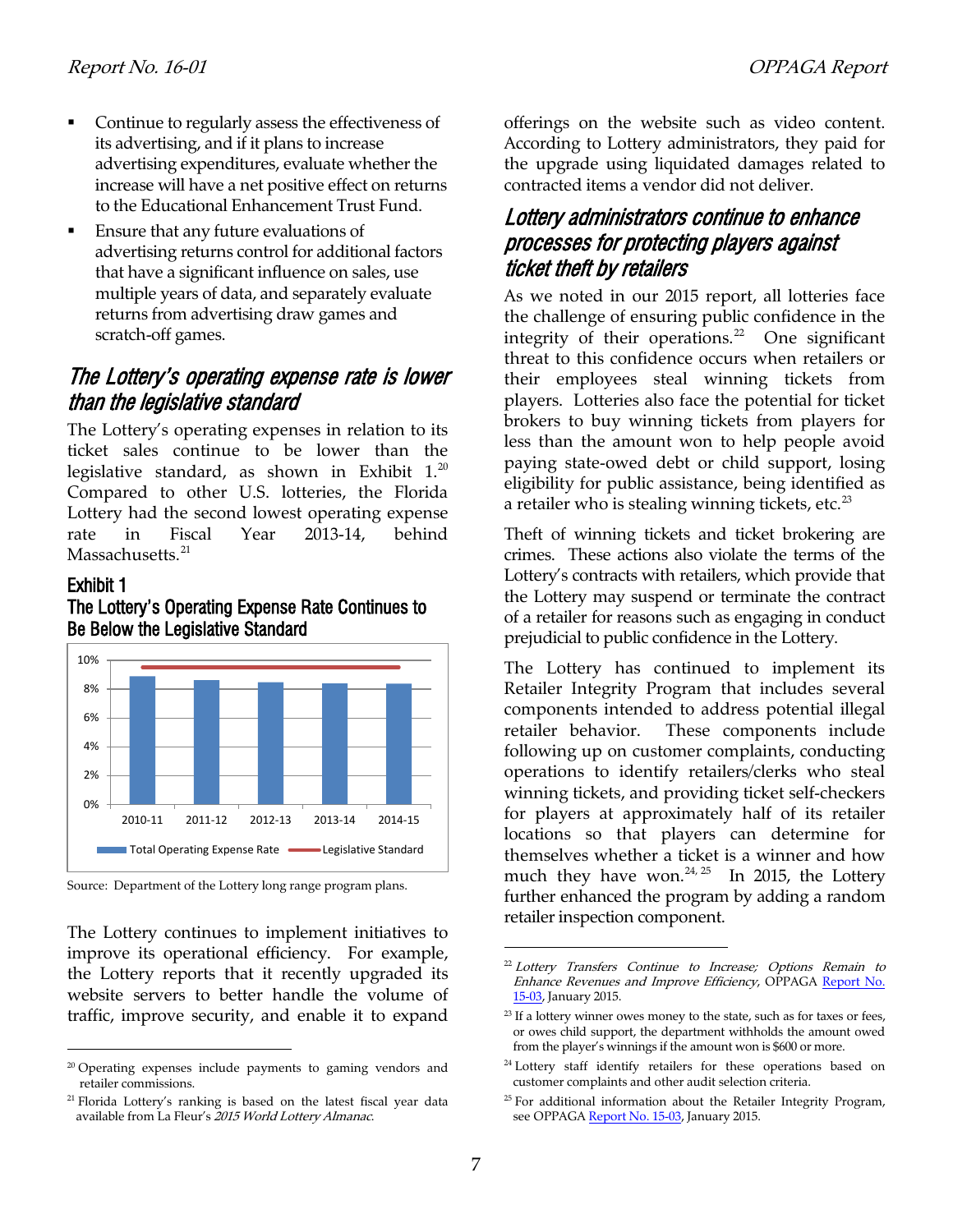As of December 2015, Lottery administrators reported that they were currently investigating 136 retailers. This represents about 1% of the approximately 13,000 lottery retailers. Between October 15, 2014, and December 9, 2015, the Lottery reported that it terminated the contracts of 60 retailers for conduct prejudicial to public confidence.

According to Lottery administrators, if they substantiate that a retailer/clerk is stealing winning tickets, they pursue an arrest. The Lottery reports that during 2015, its law enforcement officers made 16 arrests as of December 2015, of which 6 were retailers and 6 were clerks working in a retail location (the 4 non-retailer related arrests included situations such as someone who had stolen a winning ticket from a family member). Also, lottery law enforcement officers assisted other law enforcement agencies with 36 additional arrests that included situations such as burglary, robbery, or internal theft at lottery retailer locations and someone who was impersonating a Lottery sales representative in an effort to steal lottery tickets. $^{26}$  $^{26}$  $^{26}$ 

According to Lottery administrators, they are also continuing to upgrade their investigations case management system to more efficiently handle an increase in the investigation caseload and improve their analytical capabilities. The Lottery reports that its workload has almost doubled, from 816 investigations in 2013 to  $1,594$  in  $2015.^{27}$  $2015.^{27}$  $2015.^{27}$  Lottery administrators believe that the new system will help with allocating investigation resources, strengthening their collaboration with other law enforcement agencies by making it more efficient to share information on cases, and improving their analytical capabilities by making it easier to identify whether a particular person or household is the subject of another investigation. Lottery administrators report that they expect to move to the new case management system in early 2016.

<span id="page-7-3"></span><span id="page-7-2"></span>In addition, Lottery administrators believe that their current procurement to replace the gaming system vendor contract will enhance the Retailer Integrity

<span id="page-7-4"></span> $\overline{a}$ 

Program. The Lottery's ITN includes a requirement for the vendor to provide two on-site analysts/programmers to improve the Lottery's ability to analyze data and generate reports from its data system. Lottery administrators expect that these enhancements will improve the Lottery's capabilities for identifying and investigating potential ticket theft or brokering by retailers. [28](#page-7-2) The new vendor also will be required to provide ticket self-checkers for players at additional retailer locations so that players can determine for themselves if their tickets are winners. The gaming system vendor ITN also includes an option for vendors to propose a fraud detection and monitoring system. The Lottery's current contract with its gaming system vendor expires in March 2017, so these additional resources will not be available until the new contract takes effect.

The Lottery should continue its efforts to improve its data analysis and reporting capabilities for identifying and investigating potential ticket theft or brokering by retailers, as well as increase the number of retailer locations with ticket self-checkers for players.

#### The Lottery has taken steps to analyze returns from advertising but needs additional information to periodically measure net return

In our 2014 report, we found that although advertising increases lottery ticket sales, most (approximately 80%) of the variation in sales was explained by other factors. $29,30$  $29,30$  After controlling for the other factors, advertising explained less than 1% of the variation in Lottery sales. We estimated that the range of the net return to education for an additional \$1.00 of advertising is between \$0.29 and \$1.60; the midpoint is \$0.94. We noted that

<span id="page-7-0"></span> $26$  The department has assisted other law enforcement agencies with investigations that involve lottery retailers or their employees who may have stolen lottery tickets or committed other offenses.

<span id="page-7-1"></span><sup>27</sup> As of December 10, 2015.

 $28$  For instance, department employees currently conduct individual data queries to identify frequent winners and determine whether these winners are retailers. Staff also separately check whether retailers they are investigating have been the subject of customer complaints.

<sup>&</sup>lt;sup>29</sup> Lottery Transfers Have Recovered; Options Remain to Enhance Transfers, OPPAG[A Report No. 14-06,](http://www.oppaga.state.fl.us/MonitorDocs/Reports/pdf/1406rpt.pdf) January 2014.

<sup>&</sup>lt;sup>30</sup> These factors were jackpot size, time of the year, market area, retailer density, general economic conditions, and the introduction of Powerball in Florida in 2009. To assess Lottery advertising effectiveness, we analyzed the relationship between advertising expenditures and sales over seven years (from July 2006 to June 2013) using department data for its 10 market areas.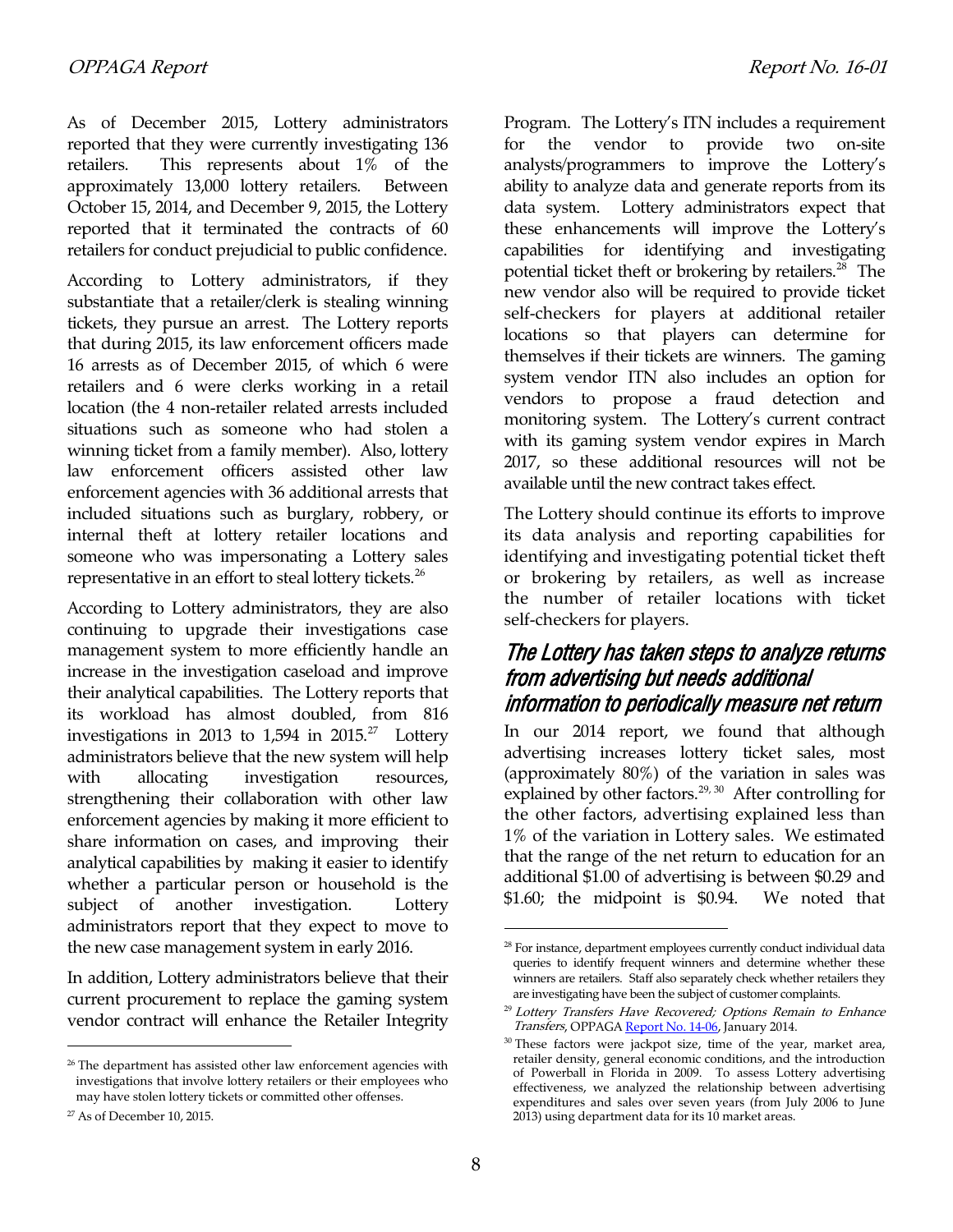experiences in other states suggest that major reductions in Lottery advertising expenditures may result in substantial reductions in sales, and thus may reduce net transfers to the trust fund. In our 2015 report, we recommended that the department develop a schedule to regularly assess its overall advertising return to the Educational Enhancement Trust Fund.<sup>[31](#page-8-0)</sup>

Although the department has taken steps to evaluate its advertising returns, the resulting studies have some limitations. Lottery administrators contracted for a study of the return from advertising expenditures, which they received from their consultants in December 2014. The study estimated that one dollar in advertising generated \$3.72 in transfers to the Educational Enhancement Trust Fund for frequent purchasers and \$4.77 for infrequent purchasers. The consultant's study also included recommendations about approaches that may increase sales among infrequent lottery players.

However, the study did not control for some factors that our previous research found have a significant influence on lottery sales. These factors include retailer density, jackpot size, and seasonality (time of year). In addition, the study was based on only one year of advertising and sales data. Therefore, we would have concerns if the department were to use the study's conclusions to demonstrate that an increase in the Lottery's expenditures for advertising would result in a net increase in returns to the trust fund.

Lottery administrators also told us that they are evaluating returns from advertising by directing their advertising agencies, as of September 1, 2015, to provide a monthly comparison of the advertising spend (expenditures for media buys) and sales of advertised products. Department staff also conduct their own analyses that compare the cost of media buys to sales of the advertised game eight weeks after the beginning of each advertising campaign. Lottery administrators told us that these comparisons are used for management purposes and not intended to account for the factors other than advertising that affect sales, such as jackpot size and retailer density, nor are they intended to calculate the net return to the trust fund after

 $\overline{a}$ 

accounting for all costs, including prize payouts, retailer commissions, advertising production costs, and advertising agency fees.

In addition, Lottery administrators told us that the Lottery's Brand Management Department will meet semi-annually, starting in January 2016, to review advertising returns and effectiveness in the marketplace. To aid in this discussion, they will use the reports produced by the advertising agencies, their internal analyses of advertising campaigns, and studies produced by a contracted research firm, Ipsos Reid, which conducts monthly online tracking surveys to examine Lottery marketplace performance and public awareness of advertising.

We recommend that the Lottery continue to regularly assess the effectiveness of its advertising. In addition, if the Lottery plans to increase advertising expenditures, it should evaluate whether the increase will have a net positive effect on returns to the Educational Enhancement Trust Fund. Any future evaluations should control for additional factors that have a significant influence on sales (including retailer density, jackpot size, seasonality, and market area variation) and be based on multiple years of data on advertising and sales. Also, given that transfer rates are higher for draw games but the Lottery's sales are shifting to the lower profit scratch-off games, any evaluations should separately examine the return from advertising for each of these types of games.

### Recommendations-

While the department and the Legislature have increased transfers to education, additional actions could increase sales and efficiency and ultimately increase transfers to education.

### Department Options

We recommend that the Department of the Lottery

- continue its efforts to expand the retailer network;
- continue its efforts to improve its data analysis and reporting capabilities for identifying and investigating potential ticket theft or brokering by retailers, as well as increase the number of retailer locations with ticket self-checkers for players;

<span id="page-8-0"></span><sup>&</sup>lt;sup>31</sup> OPPAG[A Report No. 15-03,](http://www.oppaga.state.fl.us/Summary.aspx?reportNum=15-03) January 2015.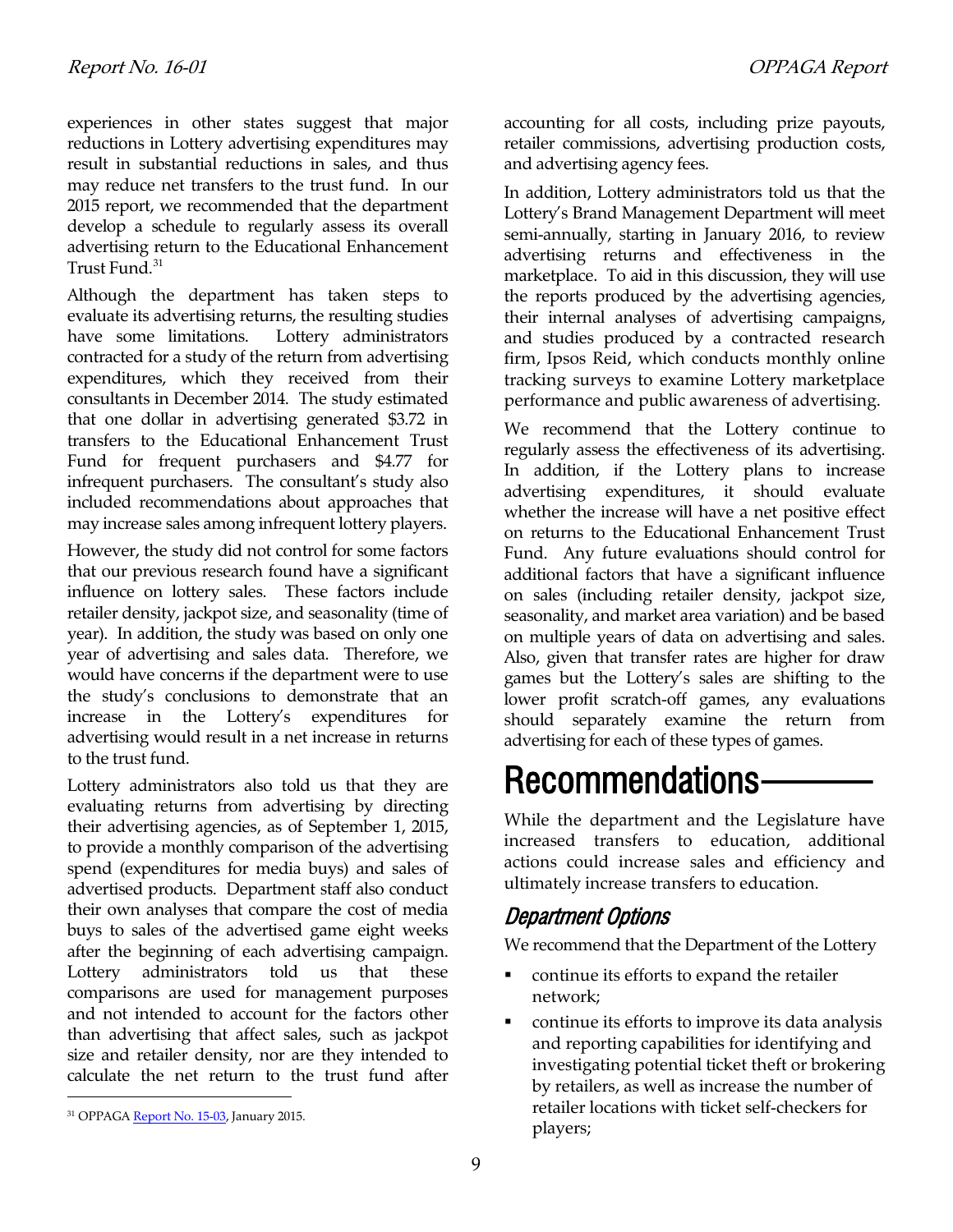- continue to regularly assess the effectiveness of its advertising, and if it plans to increase advertising expenditures, evaluate whether the increase will have a net positive effect on returns to the Educational Enhancement Trust Fund; and
- ensure that any future evaluations of advertising returns control for additional factors that have a significant influence on sales, use multiple years of data, and separately evaluate returns from advertising draw games and scratch-off games.

### Legislative Options

The Legislature could consider authorizing the Lottery to expand its current games and product distribution methods to enhance revenues, as described in Appendices A and B. If the Legislature is interested in a particular option, it could direct the Department of the Lottery to provide a more detailed business analysis that includes timeframes for implementation, needed statutory changes, and any impacts on the gaming compact with the Seminole Tribe of Florida.

### Agency Response -

In accordance with the provisions of s. 11.51(5), Florida Statutes, a draft of our report was submitted to the Secretary of the Department of the Lottery for review and response. The Secretary's written response to this report is in Appendix C.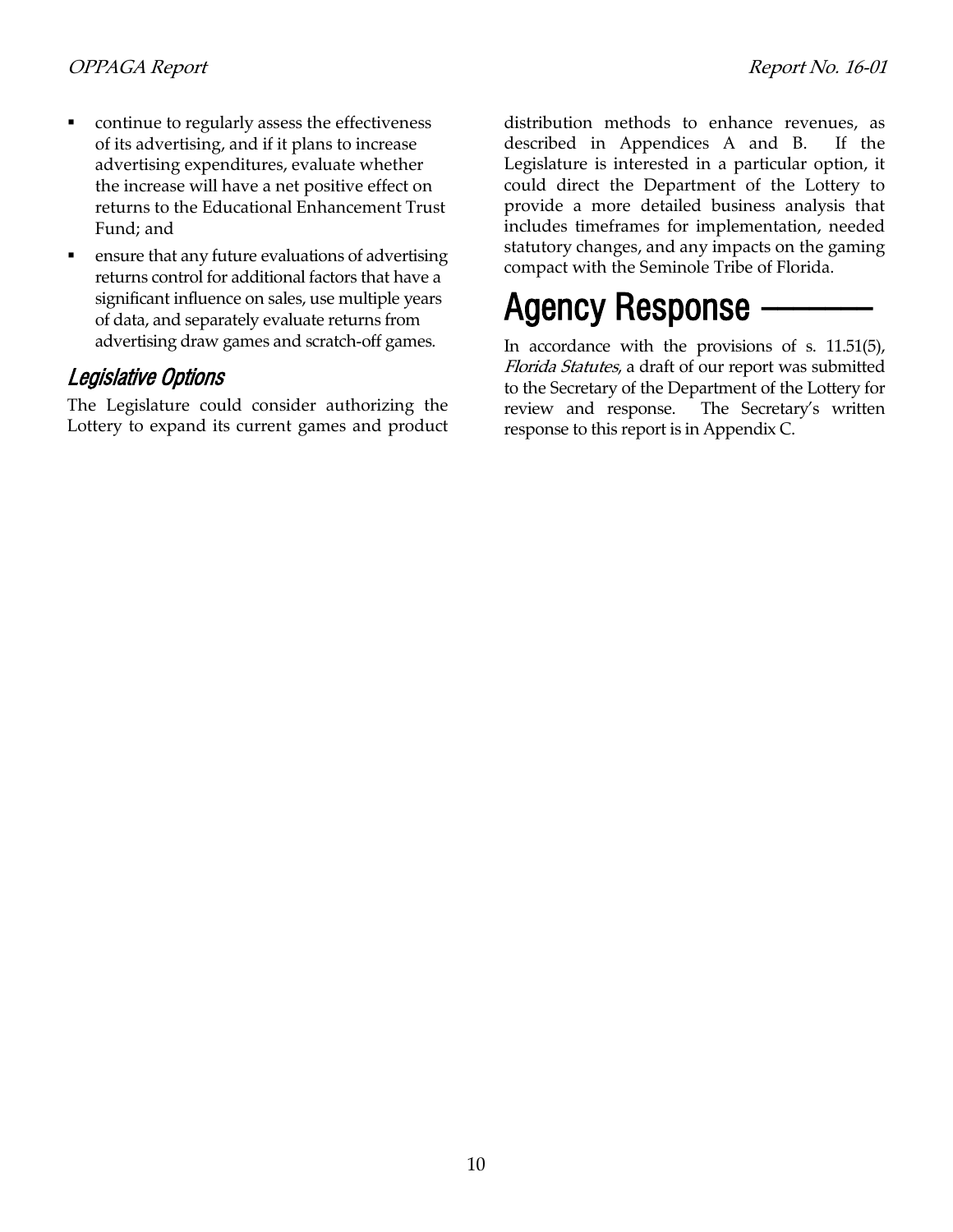## Appendix A New Lottery Game Options

New games that attract new players have the potential to substantially increase revenues to education but could be considered an expansion of gambling. Exhibit A-1 lists new game options, their advantages and disadvantages, and estimated revenues where we were able to develop reasonable estimates. The estimated revenues are based on individual options; if multiple options were implemented concurrently, the fiscal impact of each would likely be smaller due to shifts in sales from one game to another. Some new games that could generate significant revenue, such as Fast Keno, could increase the negative social costs of gambling. Estimates of annual revenue assume full implementation by July 1, 2016. However, some options would require additional time to implement, such as launching a keno or monitor game. For purposes of this report, we did not evaluate whether new game options could affect revenues from the gaming compact between the State of Florida and the Seminole Tribe of Florida.<sup>32</sup> If the Lottery were to implement a new option, it would need to determine whether the implementation would have any potential impact on compact revenues.

### Exhibit A-1

 $\overline{a}$ 

#### New Games Have the Potential to Increase Revenues to Education

| <b>Option</b>                                                                                                                                                                                                                                                    | <b>Advantages</b>                                                                                                                                                                                                                                                                                                                                                                                                                              | <b>Disadvantages</b>                                                                                                                                                                                                                                                                                 |
|------------------------------------------------------------------------------------------------------------------------------------------------------------------------------------------------------------------------------------------------------------------|------------------------------------------------------------------------------------------------------------------------------------------------------------------------------------------------------------------------------------------------------------------------------------------------------------------------------------------------------------------------------------------------------------------------------------------------|------------------------------------------------------------------------------------------------------------------------------------------------------------------------------------------------------------------------------------------------------------------------------------------------------|
| All or Nothing<br>For \$1 or \$2, players select 10 to 12<br>numbers from up to 24 numbers and win<br>the top prize by matching all numbers<br>drawn or by matching none of the<br>numbers drawn; drawings are held<br>multiple times per day                    | Could generate approximately \$8 million in<br>transfers to education during the first full year of<br>implementation <sup>1</sup>                                                                                                                                                                                                                                                                                                             | May have a limited life cycle after which<br>$\blacksquare$<br>sales decline<br>Could produce shift in sales from other<br>Lottery products                                                                                                                                                          |
| Multi-state Draw Game with a Lifetime<br><b>Payment Top Prize</b><br>For \$2, players select 5 numbers from up to<br>60 and a number for a cash ball or lucky<br>ball, for a top prize that winners can choose<br>to receive in installments over their lifetime | The Lottery estimates this option could generate<br>approximately \$25 million to \$50 million in<br>transfers to education during the first full year of<br>implementation<br>Multi-state games provide an opportunity for<br>bigger top prizes                                                                                                                                                                                               | May have a limited life cycle after which<br>sales decline<br>Could produce shift in sales from other<br>Lottery products, including for life scratch-<br>off games                                                                                                                                  |
| <b>Expand Daily Numbers Games (Pick 2)</b><br>and/or Pick 5)<br>Add additional \$1 daily numbers games<br>that provide a variety of odds and prizes                                                                                                              | The Lottery estimates this option could generate<br>٠<br>approximately \$4.2 million in transfers to<br>education during the first full year of<br>implementation<br>The ease of playing a Pick 2 game might bring in<br>new players who normally do not consider trying a<br>daily game<br>May create more consistent daily game sales;<br>Lottery administrators report that daily games are<br>not reliant on large jackpots to drive sales | Could produce shift in sales from other<br>٠<br>Lottery games, particularly the Cash 3 and<br>Play 4 daily games, as well as Fantasy 5                                                                                                                                                               |
| <b>Expand Higher Priced Scratch-Off Games</b><br>Standard scratch-off games offered at<br>prices of \$25 or more, with higher prizes<br>and prize payout percentages                                                                                             | Could generate significant revenues<br>$\blacksquare$<br>The Lottery has experienced significant revenues<br>from higher priced scratch-off tickets; the<br>\$10,000,000 Florida Cash game generated<br>approximately \$52.1 million in transfers for<br>Fiscal Year 2014-15                                                                                                                                                                   | Florida's previous introduction of \$30<br>٠<br>tickets generated lower than expected sales,<br>but this may have been due to the play style<br>of the ticket and the state of the economy at<br>the time<br>Requires careful analysis of impacts on<br>Lottery Revenue Bond rate floor <sup>2</sup> |

<span id="page-10-0"></span><sup>&</sup>lt;sup>32</sup> A gaming compact between the State of Florida and the Seminole Tribe of Florida was approved by the Governor on April 7, 2010, ratified by Ch. 2010-29, Laws of Florida, and approved by the U.S. Department of the Interior on July 6, 2010. The gaming compact provides the Tribe with partial but substantial exclusivity with respect to the play of covered games in exchange for payments to the state derived from gaming proceeds.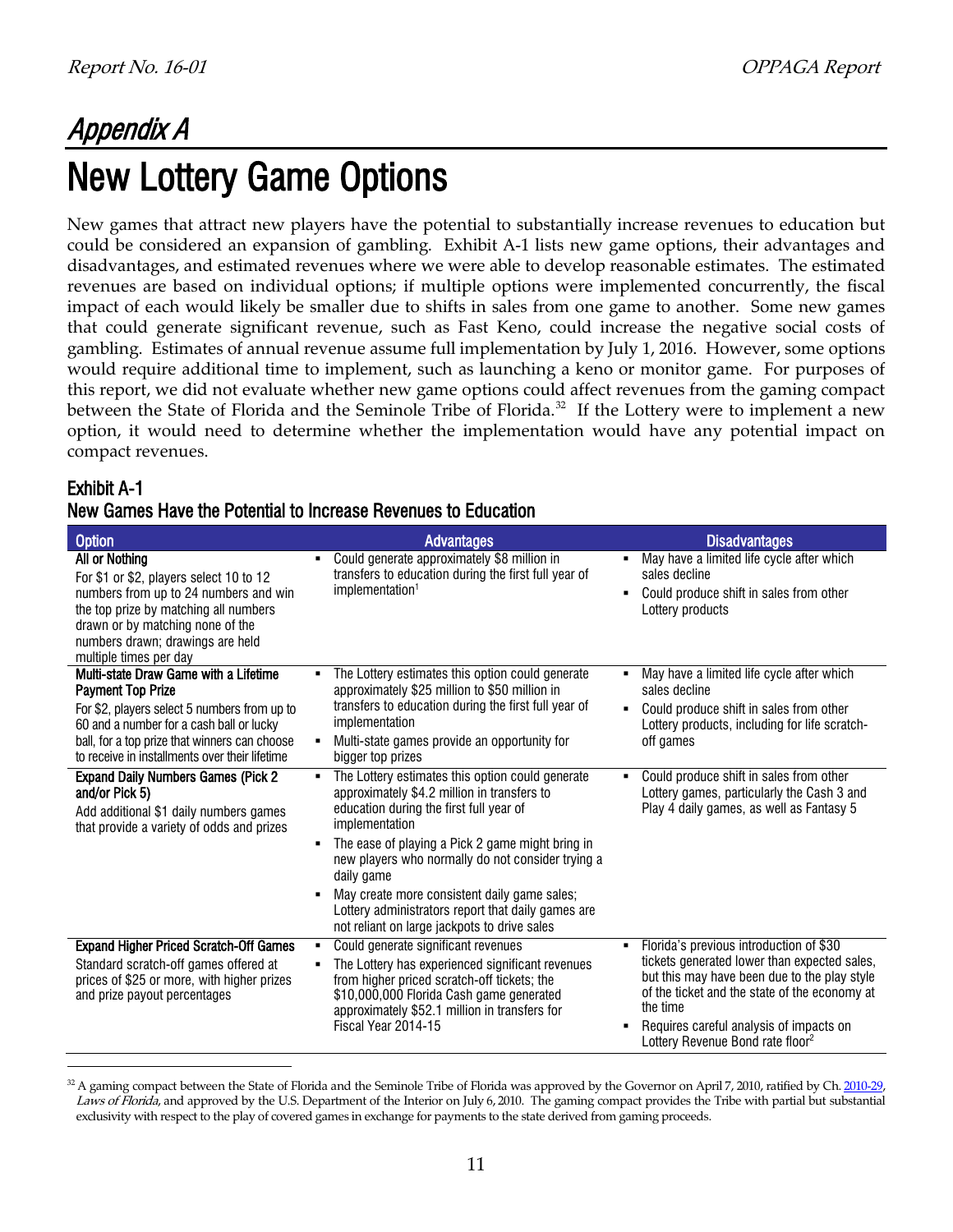| <b>Option</b>                                                                                                                                                                                                                                                                                                                                                                                                                                                                                                                                                                                                                                                                                             | <b>Advantages</b>                                                                                                                                                                                                                                                                                                                                                                                                                                                                                                                                                                                                | <b>Disadvantages</b>                                                                                                                                                                                                                                                               |
|-----------------------------------------------------------------------------------------------------------------------------------------------------------------------------------------------------------------------------------------------------------------------------------------------------------------------------------------------------------------------------------------------------------------------------------------------------------------------------------------------------------------------------------------------------------------------------------------------------------------------------------------------------------------------------------------------------------|------------------------------------------------------------------------------------------------------------------------------------------------------------------------------------------------------------------------------------------------------------------------------------------------------------------------------------------------------------------------------------------------------------------------------------------------------------------------------------------------------------------------------------------------------------------------------------------------------------------|------------------------------------------------------------------------------------------------------------------------------------------------------------------------------------------------------------------------------------------------------------------------------------|
| <b>Fast Keno</b><br>Players choose from 10 to 12 numbers<br>from a panel of 80 numbers in the hope<br>of matching their choices to 20 numbers<br>drawn by the central computer at Lottery<br>headquarters; may be played frequently<br>(e.g., every four to five minutes); players<br>watch a monitor at a retailer location to<br>determine if they have won or leave the<br>premises and check the lottery's website<br>for the winning numbers<br>Implementing this option may require<br>legislative action to modify the<br>requirement for a drawing to be<br>witnessed by an accountant, given that<br>electronic drawings could occur every four<br>to five minutes (s. $24.105(9)(d)$ , $F.S$ .) | Could generate approximately \$107 million per<br>٠.<br>year in additional recurring transfers to education <sup>3</sup><br>Can be limited to social settings such as bars,<br>٠<br>restaurants, and fraternal organizations, although<br>other U.S. lotteries allow traditional lottery retailers<br>to participate. Some state lotteries also offer<br>Keno-to-Go at traditional lottery retailer sites<br>whereby players purchase tickets, leave the<br>premises, and check the lottery website to see if<br>they have won. <sup>4</sup><br>Would help the Lottery recruit new retailers in<br>social venues | May be addictive due to its rapid play style<br>٠<br>Requires legislative budget approval for a<br>Fast Keno gaming system<br>Sales are dependent on new retailer<br>٠<br>participation<br>Requires careful analysis of impacts on<br>Lottery Revenue Bond rate floor <sup>2</sup> |
| Daily Keno<br>Players choose as many as 10 numbers<br>from a panel of 80 numbers in the hope<br>of matching their choices to 20 to 22<br>numbers drawn by the central computer<br>at Lottery headquarters; the game may<br>be played more than once per day                                                                                                                                                                                                                                                                                                                                                                                                                                               | Could generate approximately \$8 million per year<br>٠<br>in additional recurring transfers to education <sup>5</sup>                                                                                                                                                                                                                                                                                                                                                                                                                                                                                            | Requires careful analysis of impacts on<br>٠<br>Lottery Revenue Bond rate floor <sup>2</sup>                                                                                                                                                                                       |
| <b>Monitor Games</b><br>Computer animated games, such as<br>simulated horse racing, poker, and bingo,<br>that are played on in-store monitors<br>similar to the way Fast Keno is played<br>Implementing this option may require<br>legislative action to modify the<br>requirement for a drawing to be<br>witnessed by an accountant, given that<br>electronic drawings could occur<br>frequently (s. 24.105(9)(d), $F.S.$ )                                                                                                                                                                                                                                                                              | Could generate approximately \$6 million per year<br>٠<br>in additional recurring transfers to education <sup>6</sup><br>Could appeal to emerging markets of Lottery<br>٠<br>players that have grown up playing computer<br>qames<br>Allows the Lottery to recruit new retailers in social<br>venues such as bars and restaurants<br>Could be limited to pari-mutuel facilities or social<br>٠<br>settings, such as bars and restaurants                                                                                                                                                                         | May be addictive due to its rapid play style<br>٠<br>Requires legislative budget approval for a<br>٠<br>new gaming system<br>Requires careful analysis of impacts on<br>Lottery Revenue Bond rate floor <sup>2</sup>                                                               |

<sup>1</sup> We estimated a range of potential All or Nothing transfer revenue (\$2 million to \$19 million, with a median of \$8 million) based on the highest and lowest per capita sales in states that offer All or Nothing sales, which we applied to Florida's estimated population for 2017. The estimate assumes a draw game transfer rate to the Educational Enhancement Trust Fund of 40.6%, based on the December 2015 Revenue Estimating Conference projected transfers for Fiscal Year 2017-18 and that 10% of the sales would be shifted from existing game sales.

<sup>2</sup> Proceeds from Lottery Revenue Bonds have been used to finance the cost of constructing, acquiring, reconstructing, or renovating educational facilities at various locations throughout the state. The term bond rate floor is one the Lottery uses to describe and monitor the lowest Educational Enhancement Trust Fund transfer rate allowed in order to ensure the Lottery remains in compliance with the covenants established with each bond issuance. Therefore, the Lottery would need to ensure that prize payouts and expenses for new games enable it to meet or exceed the minimum transfer rate needed to remain in compliance with bond covenants.

<sup>3</sup> We estimated a range of potential Fast Keno revenue (\$15 million to \$672 million, with a median of \$107 million) based on the highest and lowest per capita sales in states that offer Fast Keno, which we applied to Florida's estimated population for 2017. Our estimate assumes a transfer rate to the Educational Enhancement Trust Fund of 30.38%, based on the average Fast Keno payout in other states of 60.62%, and an administrative expense rate of 9%, which was determined by the Florida Lottery. The estimate also assumes that 10% of sales would be shifted from existing game sales.

<sup>4</sup> We identified 16 U.S. lotteries that offer fast keno—California, Delaware, District of Columbia, Georgia, Kansas, Kentucky, Maryland, Massachusetts, Michigan, Missouri, New York, Ohio, Oregon, Rhode Island, U.S. Virgin Islands, and West Virginia.

 $5$  We estimated a range of Daily Keno revenue (\$7 million to \$12 million, with a median of \$8 million) based on the highest and lowest per capita sales in states that offer Daily Keno, which we applied to Florida's estimated population for 2017. The estimate assumes a draw game transfer rate to the Educational Enhancement Trust Fund of 40.6%, based on the December 2015 Revenue Estimating Conference projected transfers for Fiscal Year 2017-18 and that 5% of the sales would be shifted from existing game sales.

 $6$  We estimated a range of potential monitor game revenue (\$5 million to \$147 million, with a median of \$6 million) based on the highest and lowest per capita sales in states that offer monitor games, which we applied to Florida's estimated population for 2017. Our estimate assumes a transfer rate to the Educational Enhancement Trust Fund of 30.38%, based on the average Fast Keno payout in other states of 60.62%, and an administrative expense rate of 9%, which was determined by the Florida Lottery. The estimate also assumes that 10% of sales would be shifted from existing game sales.

Source: OPPAGA analysis of lottery industry and Department of the Lottery information.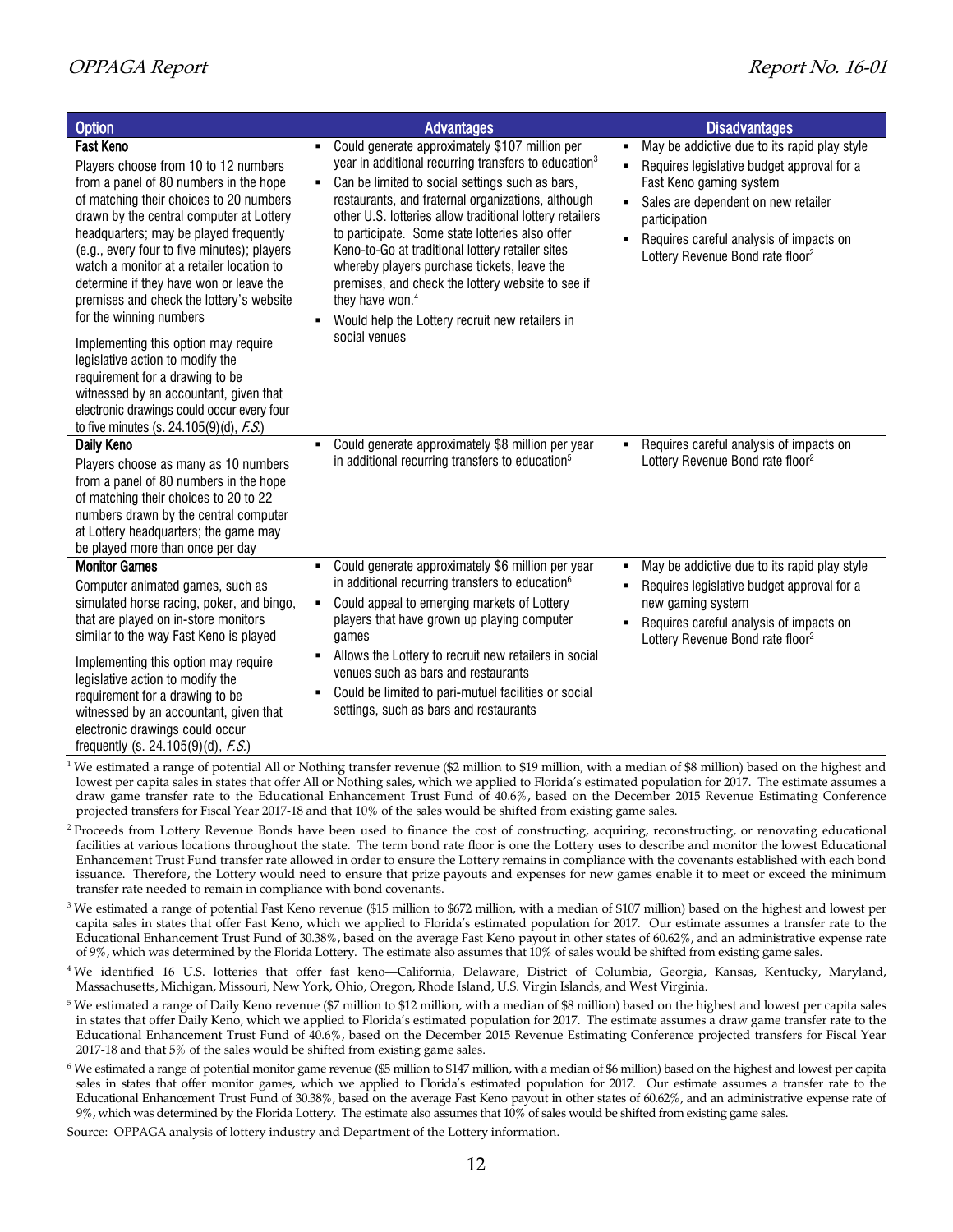### Appendix B Product Distribution Options

Making lottery products more accessible and convenient for players by expanding product distribution has the potential to substantially increase revenues to education. Authorizing product distribution through the Internet, increasing the number of retailers, and expanding the use of full-service vending machines have the potential to increase revenues by making lottery products more readily available to residents and tourists. Exhibit B-1 lists these and other product distribution options that could increase Lottery sales and education transfers, their advantages and disadvantages, and estimated revenues where we were able to develop reasonable estimates. The estimated revenues are based on individual options; if multiple options were implemented concurrently, the fiscal impact of each would likely be smaller due to shifts in sales from one point of sale to another. Estimates of annual revenue assume full implementation by July 1, 2016. However, some options would likely require additional time to implement. For purposes of this report, we did not evaluate whether new product distribution options could affect revenues from the gaming compact between the State of Florida and the Seminole Tribe of Florida.<sup>33</sup> If the Lottery were to implement a new option, it would need to determine whether the implementation would have any potential impact on compact revenues.

### Exhibit B-1

 $\overline{a}$ 

#### Expanding Product Distribution Has the Potential to Increase Revenues to Education

| <b>Option</b>                                                                                                                                                                                                                                                                                                                                                                                                                                                                                                                                                                                       | <b>Advantages</b>                                                                                                                                                                                                                                                                                                                                                                                                                                                            | <b>Disadvantages</b>                                                                                                                                                                                                                                                                                                                                                                                                                                                                                                                                                                                                                                                                                                      |
|-----------------------------------------------------------------------------------------------------------------------------------------------------------------------------------------------------------------------------------------------------------------------------------------------------------------------------------------------------------------------------------------------------------------------------------------------------------------------------------------------------------------------------------------------------------------------------------------------------|------------------------------------------------------------------------------------------------------------------------------------------------------------------------------------------------------------------------------------------------------------------------------------------------------------------------------------------------------------------------------------------------------------------------------------------------------------------------------|---------------------------------------------------------------------------------------------------------------------------------------------------------------------------------------------------------------------------------------------------------------------------------------------------------------------------------------------------------------------------------------------------------------------------------------------------------------------------------------------------------------------------------------------------------------------------------------------------------------------------------------------------------------------------------------------------------------------------|
| <b>Internet Sales</b><br>The Legislature would enact laws to<br>authorize intrastate Internet sales of<br>lottery products<br>Implementing this option would require<br>statutory changes to allow player-<br>activated terminals (s. 24.105, F.S.)<br>and use of credit cards or other<br>instruments issued by a bank for lottery<br>purchases without requiring purchase<br>of \$20 in other goods (s. 24.118, $F.S.$ )                                                                                                                                                                          | • Could generate approximately \$5 million per<br>year in additional recurring transfers to<br>education <sup>1</sup><br>• Provides more convenience to players who<br>prefer to purchase their lottery products from<br>their personal computer or cellular device                                                                                                                                                                                                          | • Must comply with federal laws that require state<br>regulations to include age and location verification<br>to reasonably block access to minors and persons<br>located outside the state<br>• Requires legislative budget approval for enhanced<br>systems and technology<br>• Could be considered an expansion of gambling<br>As has happened in other states, retailers may oppose<br>this option due to concerns that they would lose lottery<br>sales commissions and revenues from sales of other<br>in-store products, as players would no longer need to<br>visit a retailer to make a lottery purchase                                                                                                         |
| <b>Subscription Play</b><br>The state would allow players to<br>subscribe to game drawings for up to one<br>year in advance on the Florida Lottery<br>website; for prizes under a specified<br>amount (e.g., \$600), players would<br>receive automatic credit or the Lottery<br>would mail them a check<br>Implementing this option may require<br>statutory changes to allow player-<br>activated terminals (s. 24.105, F.S.)<br>and use of credit cards or other<br>instruments issued by a bank for lottery<br>purchases without requiring purchase<br>of \$20 in other goods (s. 24.118, F.S.) | • Could generate approximately \$5 million per<br>year in additional recurring transfers to<br>education <sup>2</sup><br>• Internet technology has made subscription<br>services much easier and more cost-effective<br>for lotteries to manage<br>• Key benefits for the consumers are no missed<br>draws, no waiting in lines, and ease of prize<br>claims<br>• Provides the ability for people to play who may<br>not be able to otherwise, such as seasonal<br>residents | • Must comply with federal laws that require state<br>regulations to include age and location verification<br>to reasonably block access to minors and persons<br>located outside the state<br>• Game changes require communication with players<br>and possibly a replacement ticket<br>• Could reduce unclaimed prize funds, as prizes may<br>be automatically credited to players<br>• Could be considered an expansion of gambling<br>As has happened in other states, retailers may oppose<br>this option due to concerns that they would lose lottery<br>sales commissions and revenues from sales of other<br>in-store products, as players would no longer need to<br>visit a retailer to make a lottery purchase |

<span id="page-12-0"></span><sup>&</sup>lt;sup>33</sup> A gaming compact between the State of Florida and the Seminole Tribe of Florida was approved by the Governor on April 7, 2010, ratified by Ch. 2010-29, Laws of Florida, and approved by the U.S. Department of the Interior on July 6, 2010. The gaming compact provides the Tribe with partial but substantial exclusivity with respect to the play of covered games in exchange for payments to the state derived from gaming proceeds.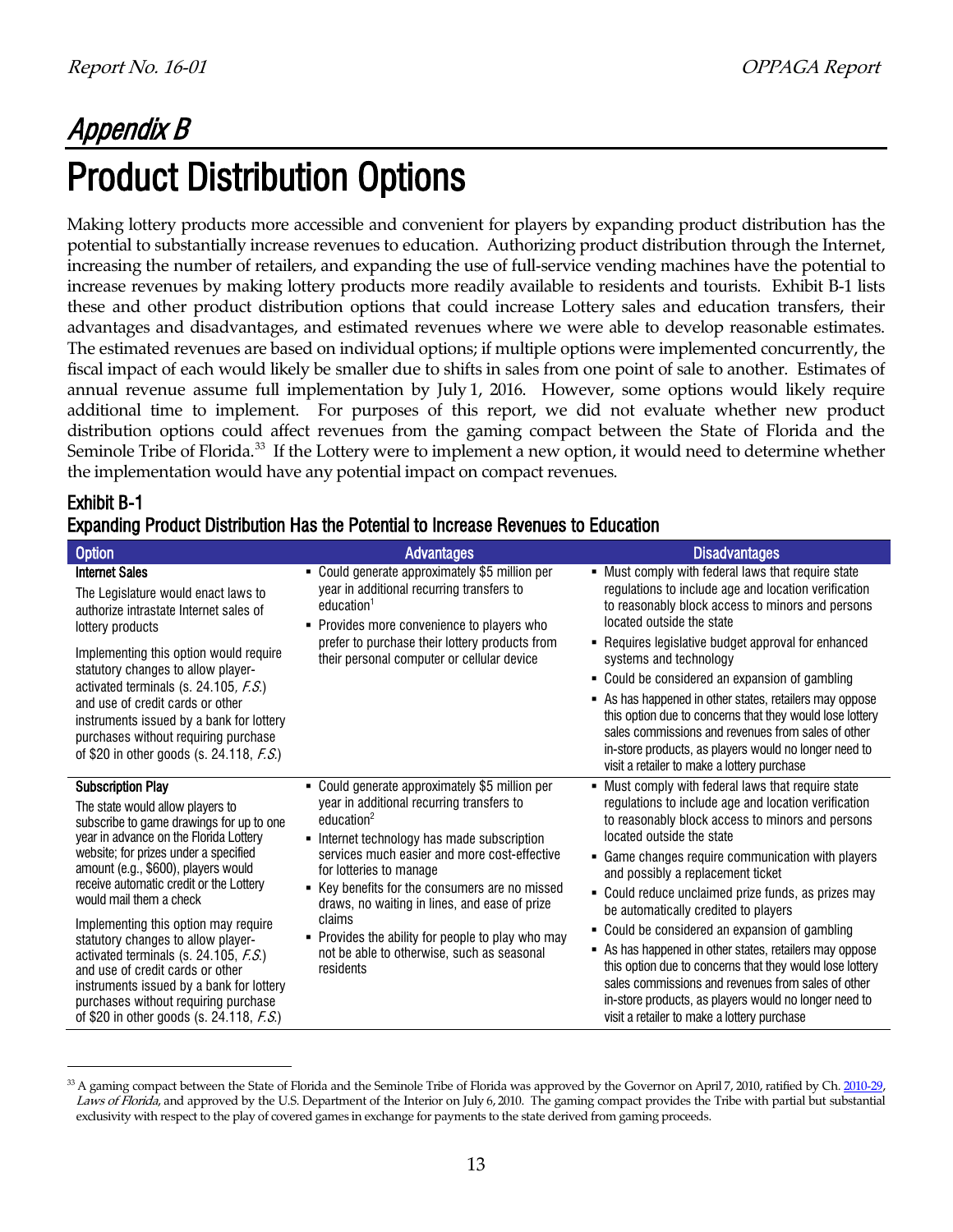| <b>Option</b>                                                                                                                                                                                                                                                                                                                                                                                                                                                                                                                                                                                                                                                                                                                                                                                                                                                                                                                                                           | <b>Advantages</b>                                                                                                                                                                                                                                                                                                                                                                                                                                                                                                                                                                                                                                                                                                                                                                                                                                                                                                                        | <b>Disadvantages</b>                                                                                                                                                                                                                                                                                                                   |
|-------------------------------------------------------------------------------------------------------------------------------------------------------------------------------------------------------------------------------------------------------------------------------------------------------------------------------------------------------------------------------------------------------------------------------------------------------------------------------------------------------------------------------------------------------------------------------------------------------------------------------------------------------------------------------------------------------------------------------------------------------------------------------------------------------------------------------------------------------------------------------------------------------------------------------------------------------------------------|------------------------------------------------------------------------------------------------------------------------------------------------------------------------------------------------------------------------------------------------------------------------------------------------------------------------------------------------------------------------------------------------------------------------------------------------------------------------------------------------------------------------------------------------------------------------------------------------------------------------------------------------------------------------------------------------------------------------------------------------------------------------------------------------------------------------------------------------------------------------------------------------------------------------------------------|----------------------------------------------------------------------------------------------------------------------------------------------------------------------------------------------------------------------------------------------------------------------------------------------------------------------------------------|
| Paying at the Pump for Lottery<br>Products (Play at the Pump)<br>Players would be able to purchase<br>lottery products as part of the<br>transaction involved in purchasing<br>gasoline at the pump or using an ATM;<br>players pay a \$1.00 flat fee for each<br>transaction $3,4$<br>Implementing this option may require<br>statutory changes to<br>allow player-activated terminals<br>٠<br>(s. 24.105, F.S.)<br>allow use of credit cards or other<br>٠<br>instruments issued by a bank for<br>lottery purchases without requiring<br>purchase of \$20 in other goods<br>(s. 24.118, F.S.)<br>modify the definition of and<br>٠<br>requirements for lottery retailers<br>(ss. 24.103 and 24.112, $F.S.$ )<br>modify the definition of and<br>٠<br>requirements for lottery vending<br>machines (s. 24.112, $F.S.$ )<br>address the prohibition against<br>٠<br>selling lottery tickets at anything<br>other than the price set by the Lottery<br>(s. 24.117, F.S.) | - A November 2015 impact conference adopted a<br>positive, indeterminate impact estimate for<br>lottery point-of-sale terminals <sup>5</sup><br>• The ability to purchase tickets at the pump<br>would increase convenience and avoid the loss<br>of sales from players who have no need to walk<br>into the store to pay for gas<br>• Offering this option at ATMs may help expand<br>the retailer network to non-traditional locations<br>• Purchases can be limited to a certain amount<br>per week <sup>6</sup><br>• Can be configured to require verification of age <sup>7</sup>                                                                                                                                                                                                                                                                                                                                                   | • Could be considered an expansion of gambling<br>• Paying at the pump eliminates the need for many<br>consumers to go inside stores, which might affect<br>the sale of other products retailers sell; however,<br>Minnesota Lottery officials found that in-store sales<br>were not negatively affected                               |
| <b>Expand Retailer Network</b><br>Add additional corporate and<br>independent Lottery retailers in both<br>traditional locations, such as<br>convenience and grocery stores, and<br>non-traditional locations, such as chain<br>drug stores, mass merchandisers,<br>home improvement centers, bars, and<br>restaurants                                                                                                                                                                                                                                                                                                                                                                                                                                                                                                                                                                                                                                                  | • Adding 200 new retailers has the potential to<br>generate approximately \$5 million per year in<br>additional recurring transfers to education <sup>8</sup><br>• Florida has been below average in terminal<br>density compared to other successful Lottery<br>states, so expanding its network could improve<br>per capita sales<br>• Could increase product distribution and<br>awareness, making products available to new<br>players who do not shop where products are<br>currently being sold                                                                                                                                                                                                                                                                                                                                                                                                                                    | • May require legislative budget approval for more<br>terminals, depending on the extent of growth<br>• The non-traditional lottery business model may<br>require the development of different products,<br>compensation frameworks, and distribution<br>strategies<br>May require additional lottery staff to service new<br>accounts |
| <b>Expand Full-Service Vending Machines</b><br>Increase the number of full-service<br>vending machines that dispense both<br>scratch-off and draw game tickets                                                                                                                                                                                                                                                                                                                                                                                                                                                                                                                                                                                                                                                                                                                                                                                                          | - A 2011 impact conference predicted net<br>education funding gains of \$21 million in the<br>first full year of deploying 350 full-service<br>vending machines; subsequently, a March 2014<br>impact conference predicted net education<br>funding gains of \$3 million in the first full year<br>of deploying an additional 300 machines<br>- Allows additional product access at high<br>volume Lottery retailers<br>• Provides more convenience to players who do<br>not want to stand in line to purchase tickets<br>• May attract large corporate retailers currently<br>not selling lottery products because the vending<br>machines minimize the need for on-site<br>operators and increase player choice and the<br>potential for larger sales<br>- Allows retailer network expansion into non-<br>traditional retailer locations, such as airports,<br>because the vending machines minimize the<br>need for on-site operators | • Requires monitoring of underage play<br>• Some criticize the potential ease of access by<br>problem gamblers                                                                                                                                                                                                                         |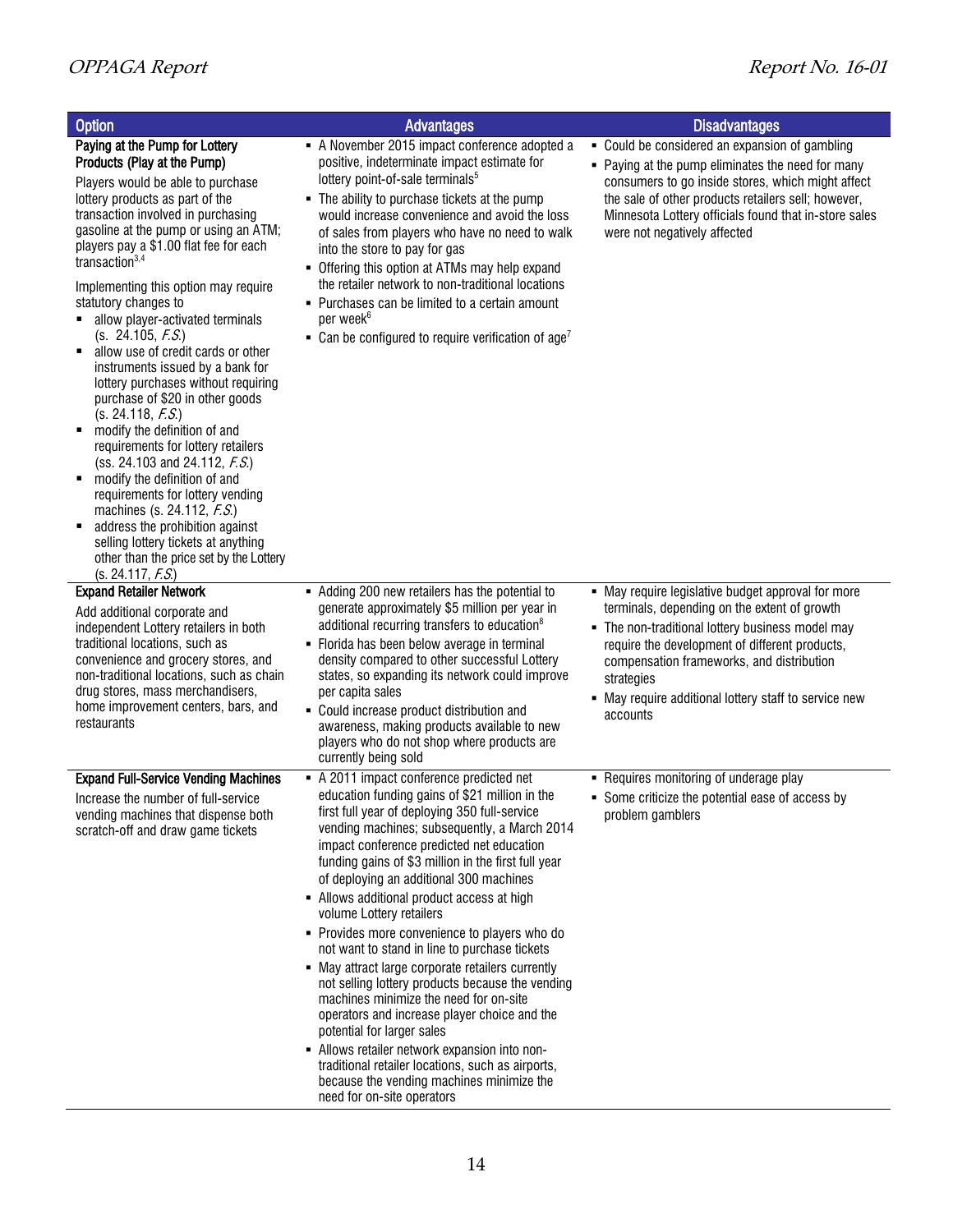- <sup>1</sup> We estimated a range of potential Internet sales revenue (\$440,000 to \$8 million, with a median of \$5 million) based on the highest and lowest per capita sales in states that offer Internet sales, which we applied to Florida's estimated population for 2017. Our estimate assumes a transfer rate to the Educational Enhancement Trust Fund of 40.6%, based on the December 2015 Revenue Estimating Conference projected draw game transfer rate for Fiscal Year 2017-18. The estimate also assumes that 5% of sales would be shifted from existing game sales per the Florida Lottery.
- <sup>2</sup> We estimated a range of potential subscription sales revenue (\$1 million to \$11 million, with a median of \$5 million) based on the highest and lowest per capita sales in states that offer subscription sales, which we applied to Florida's estimated population for 2017. Our estimate assumes a transfer rate to the Educational Enhancement Trust Fund of 40.6%, based on the December 2015 Revenue Estimating Conference projected draw game transfer rate for Fiscal Year 2017-18. The estimate also assumes that 5% of sales would be shifted from existing game sales per the Florida Lottery.
- <sup>3</sup> The Minnesota Lottery originally developed the technology and payment processes needed to implement this option in 2012, but the Minnesota Legislature passed legislation in 2015 to prohibit it. The Missouri Lottery began offering Play at the Pump and ATM sales in fall 2013 in select locations, followed by the California Lottery in fall 2014. California's Play at the Pump sales are limited to participating gas stations in Sacramento and Los Angeles counties. The North Carolina Education Lottery began offering Play at the Pump in 2015 at a limited number of retailers.
- <sup>4</sup> To make purchases, players use a debit or credit card and select the option to purchase lottery tickets as part of the transaction for purchasing gas or using an ATM. (The Missouri and North Carolina lotteries only allow use of debit cards but the California Lottery allows either a debit or credit card.) Players pay a flat fee of \$1.00 for each transaction. The lottery purchase shows on the receipt. The lottery automatically credits the account associated with the debit or credit card for prizes under a certain amount (e.g., \$600).
- <sup>5</sup> A Florida impact conference in November 2015 considered fiscal impact estimates for lottery point-of-sale terminals ranging from \$500,000 to \$3.2 million in recurring transfers based on the sales experience of North Carolina's use of gas pump point-of-sale terminals in 2015.
- <sup>6</sup> The California Lottery limits weekly purchases to \$50, while the North Carolina Education Lottery's weekly limit is \$70 and the Missouri Lottery's weekly limit is \$100.
- $^7$  To verify that a player is at least 18 years of age, the California Lottery requires players to swipe a driver's license or state-issued identification card to make a Play at the Pump purchase. The North Carolina Education Lottery requires players to enter the year of their birth, which the system cross references to the birth date linked to the debit card used for purchase. The Missouri Lottery requires players to enter the last four digits of their social security number and their zip code, which is then verified by a third party provider.
- $8$  We estimated potential revenues from expanding the retailer network by assuming that the 200 retailers would achieve at least the average weekly gross sales new retailers achieved in Fiscal Year 2014-15. The estimate assumes all 200 terminals being active for a full year and that 20% of their sales would be shifted from existing retailers.

Source: OPPAGA analysis of lottery industry and Department of the Lottery information.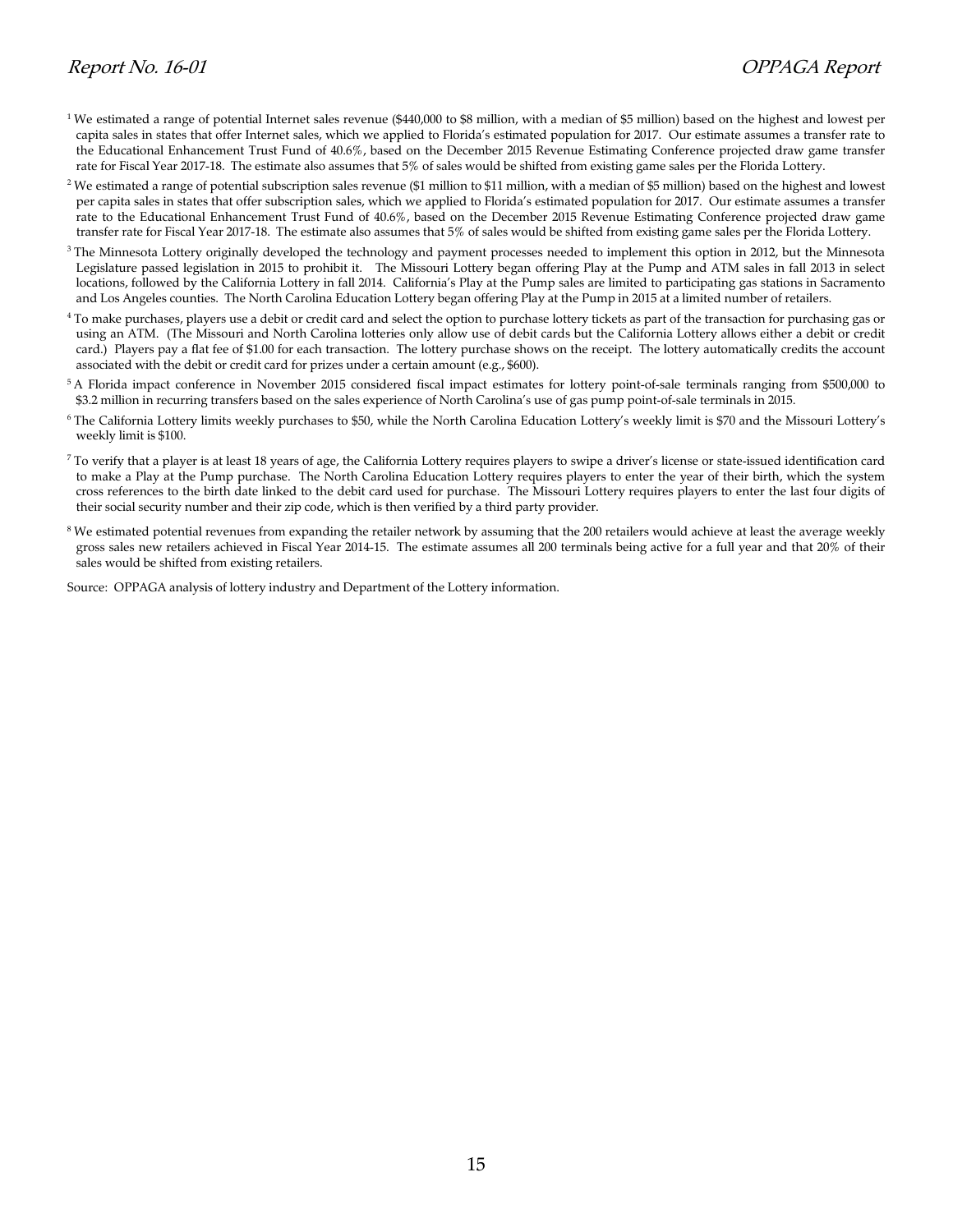### Appendix C

**RICK SCOTT** Governor



**TOM DELACENSERIE** Secretary

January 26, 2016

Mr. R. Philip Twogood Coordinator The Florida Legislature's Office of Program Policy Analysis and Government Accountability 111 West Madison Street, Room 312 Tallahassee, FL 32399-1475

Dear Mr. Twogood:

Thank you for the opportunity to respond formally to your office's draft report: "Lottery Sales Have Increased; Transfers to the Educational Enhancement Trust Fund Remain Stable." We appreciate the diligence of your staff to thoroughly analyze the Lottery's performance over the years to help identify opportunities to increase our revenues and efficiencies, and we will take your recommendations under consideration.

1. Recommendation: We recommend that the Department of the Lottery continue its efforts to expand the retailer network.

Response: The Department agrees with the recommendation and will continue its efforts to expand the retailer network. Planned initiatives will include a net increase in ticket vending machines of approximately 3,000, in order to provide consistent equipment throughout the network and include potential new retailers who require vending machines to accommodate their trade styles.

2. Recommendation: We recommend that the Department of the Lottery continue its efforts to improve its data analysis and reporting capabilities for identifying and investigating potential ticket theft or brokering by retailers, as well as increase the number of retailer locations with ticket self-checkers for players.

**Response:** The Department agrees with the recommendation and, as part of the efforts to protect consumers and the integrity of the games, will continue to improve its data analysis and reporting capabilities, as well as increase the availability of ticket self-checkers for players.

- 3. Recommendation: We recommend that the Department of the Lottery:
	- Continue to regularly assess the effectiveness of its advertising, and if it plans to increase advertising expenditures, evaluate whether the increase will have a net positive effect on returns to the Educational Enhancement Trust Fund; and

250 MARRIOTT DRIVE | TALLAHASSEE, FLORIDA 32301 | (850) 487-7777 | FLALOTTERY.COM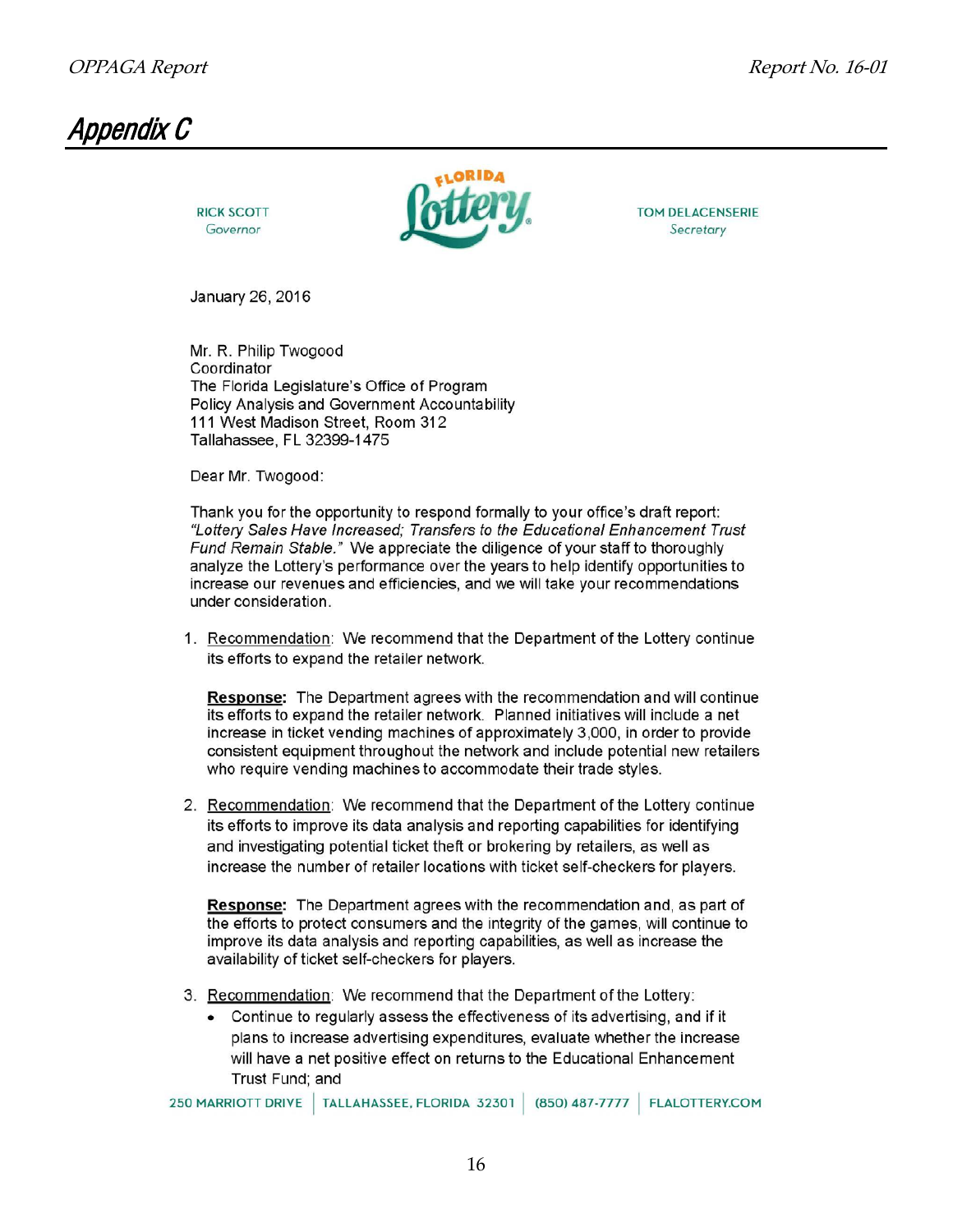Phillip Twogood, Coordinator Office of Program Policy Analysis and Government Accountability January 26, 2016 Page 2 of 2

Ensure that any future evaluations of advertising returns control for additional ٠ factors that have a significant influence on sales, use multiple years of data, and separately evaluate returns from advertising draw games and scratch-off games.

Response: The Department will continue its efforts to assess its overall advertising return as part of the Department's overall mission to increase transfers to the Educational Enhancement Trust Fund.

Again, we would like to thank you and your staff for your diligent efforts to help us increase our revenues and efficiencies and offering us the opportunity to provide additional information to express our views. We are proud of our successful initiatives to increase scratch-off game sales, which continue to grow in popularity, industry-wide, as interest in draw games wane. These efforts ensure the amount transferred to the Educational Enhancement Trust Fund is increased and prevent a decline which would otherwise occur.

Sincerely,

Thomas R. Delacenserie Secretary

TRD/ms

Dan Olson, Chief of Staff cc: Joan Schoubert, Deputy Secretary - Administration Tim Hsieh, Chief Financial Officer Josie Tamayo, General Counsel Andy Mompeller, Inspector General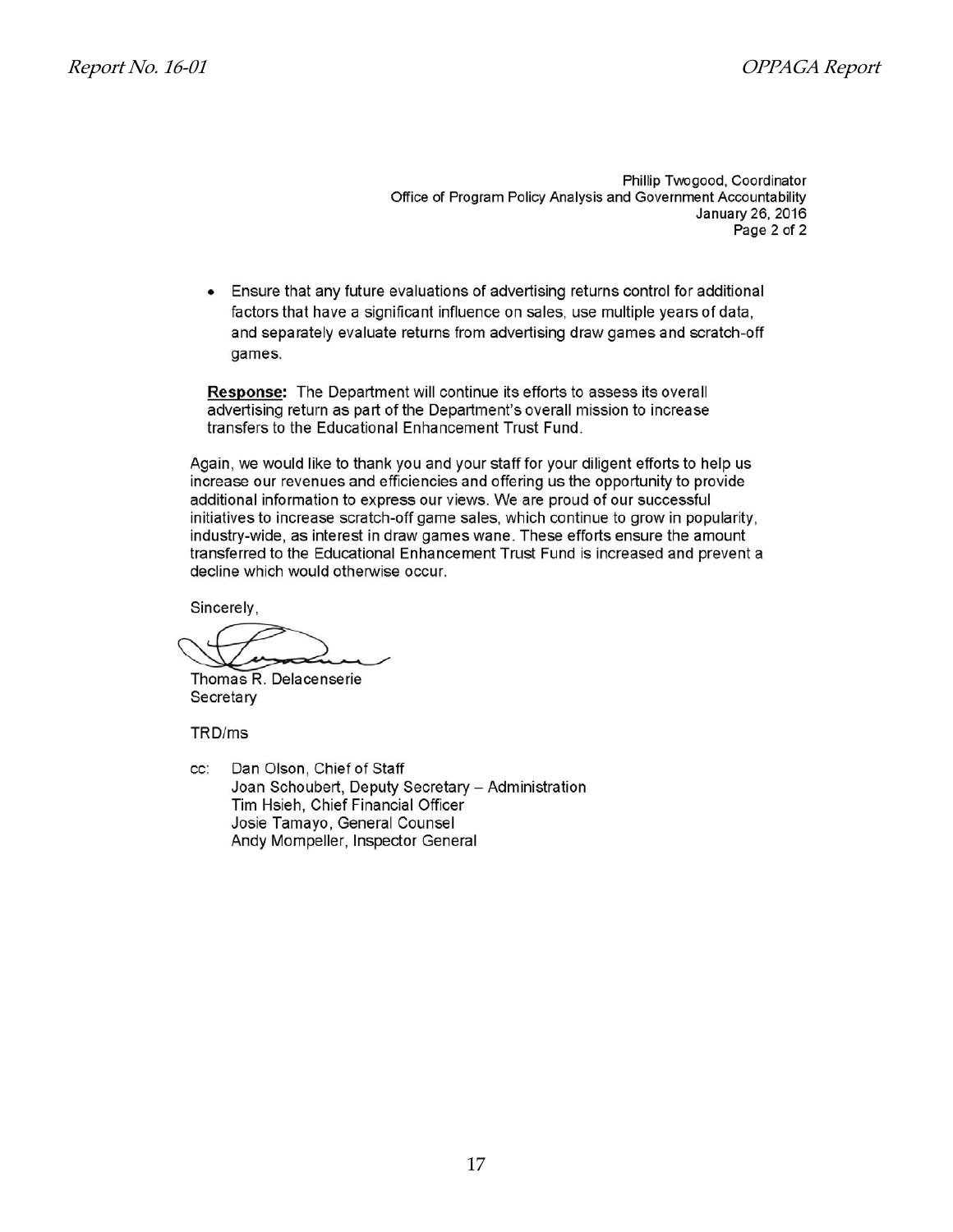This page intentionally left blank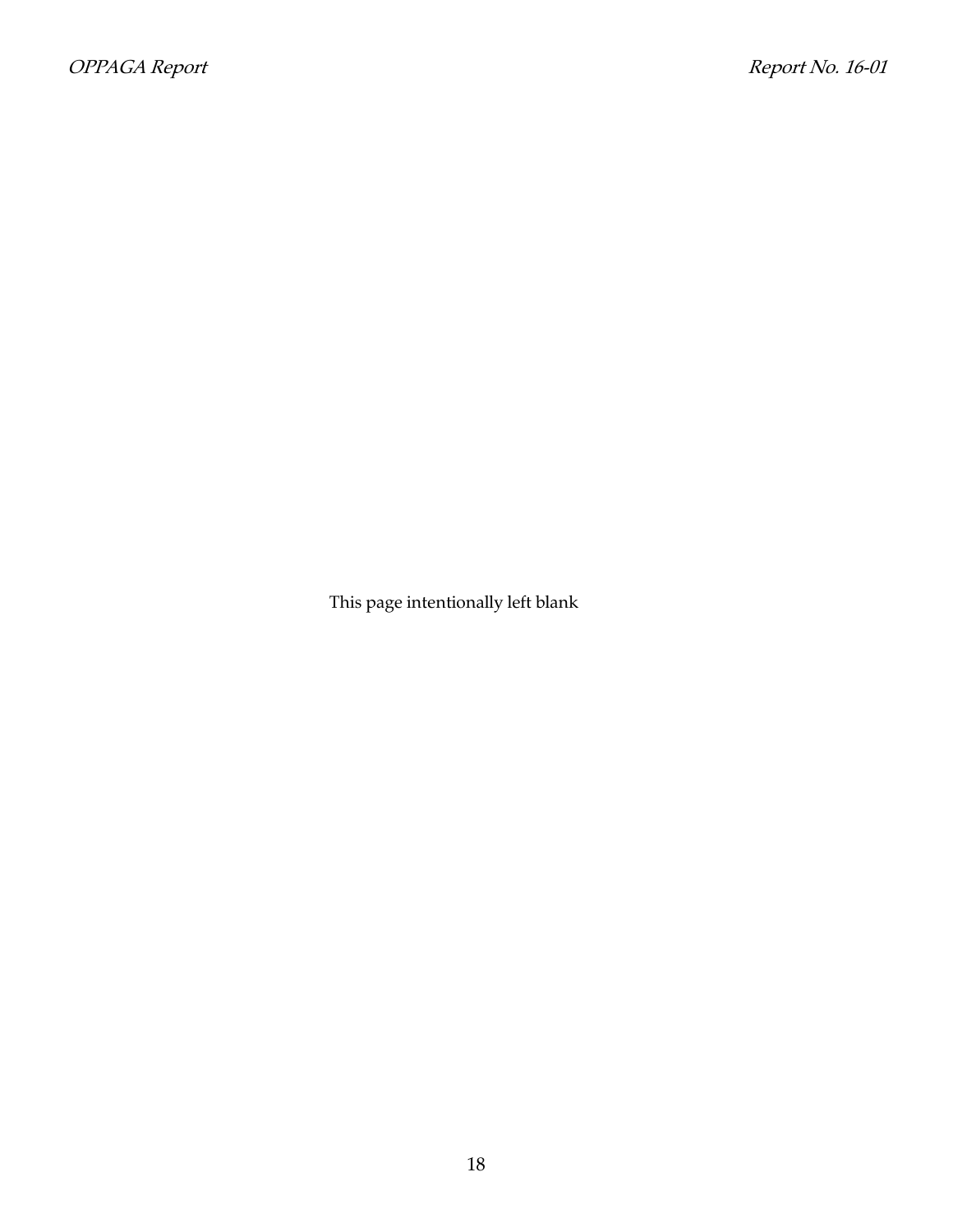### The Florida Legislature Office of Program Policy Analysis and Government Accountability



#### *What other OPPAGA-related materials are available?*

[Report No. 15-03](http://www.oppaga.state.fl.us/Summary.aspx?reportNum=15-03) *Lottery Transfers Continue to Increase; Options Remain to Enhance Transfers and Improve Efficiency* (January 2015) [Report No. 14-06](http://www.oppaga.state.fl.us/Summary.aspx?reportNum=14-06) *Lottery Transfers Have Recovered; Options Remain to Enhance Transfers* (January 2014) [Report No. 13-02](http://www.oppaga.state.fl.us/Summary.aspx?reportNum=13-02) *Lottery Revenue Has Increased Over the Past Year; Options Remain to Enhance Transfers* (January 2013) [Report No. 12-05](http://www.oppaga.state.fl.us/Summary.aspx?reportNum=12-05) *Recovery Expected in Lottery Revenue; Options Remain to Enhance Transfers* (February 2012) [Report No. 11-12](http://www.oppaga.state.fl.us/Summary.aspx?reportNum=11-12) *Lottery Profits Decline; Options Available to Enhance Transfers to Education* (March 2011) [Report No. 10-17](http://www.oppaga.state.fl.us/Summary.aspx?reportNum=10-17) *Lottery Jackpots, Retailer Density, and Advertising Drive Transfers to Education* (January 2010) [Report No. 10-16](http://www.oppaga.state.fl.us/Summary.aspx?reportNum=10-16) *Lottery Profits Flat; Increasing Retailer Outlets Is Critical to Increasing Sales* (January 2010) [Report No. 09-14](http://www.oppaga.state.fl.us/Summary.aspx?reportNum=09-14) *Lottery Profits Are Slowing with Economic Downturn; Advertising Services and Retailer Commission Rates Need to Be Addressed* (March 2009) [Report No. 08-19](http://www.oppaga.state.fl.us/Summary.aspx?reportNum=08-19) *Lottery Profits Continue to Increase; Options Available to Enhance Transfers to Education* (April 2008) [Report No. 07-09](http://www.oppaga.state.fl.us/Summary.aspx?reportNum=07-09) *Lottery Scratch-Off Sales Increase; Options Available to Enhance Transfers to Education* (February 2007) [Report No. 06-04](http://www.oppaga.state.fl.us/Summary.aspx?reportNum=06-04) *Florida's Lottery Responding to Revenue, Efficiency, and Minority Retailer Challenges* (January 2006) [Report No. 04-80](http://www.oppaga.state.fl.us/Summary.aspx?reportNum=04-80) *Lottery Faces Challenges Meeting Future Revenue Demands, Continues Work to Improve Efficiency* (December 2004) [Report No. 04-01](http://www.oppaga.state.fl.us/Summary.aspx?reportNum=04-01) *Progress Report: Florida Lottery Makes Progress by Implementing Many Justification Review Recommendations* (January 2004) [Report No. 02-11](http://www.oppaga.state.fl.us/Summary.aspx?reportNum=02-11) *Justification Review: Sale of Lottery Products Program, Department of the Lottery* (February 2002) [Report No. 12134](http://www.oppaga.state.fl.us/Summary.aspx?reportNum=12134) *Performance Audit of the Selection of Instant Ticket Retailers Program Administered by the Department of the Lottery* (June 1993) [Report No. 12133](http://www.oppaga.state.fl.us/Summary.aspx?reportNum=12133) *Performance Audit of the Selection of On-Line Retailers Administered by the Department of the Lottery* (June 1993) [Report No. 11933](http://www.oppaga.state.fl.us/Summary.aspx?reportNum=11933) *Performance Audit of the Personnel Program Administered by the Department of Lottery* (August 1992)